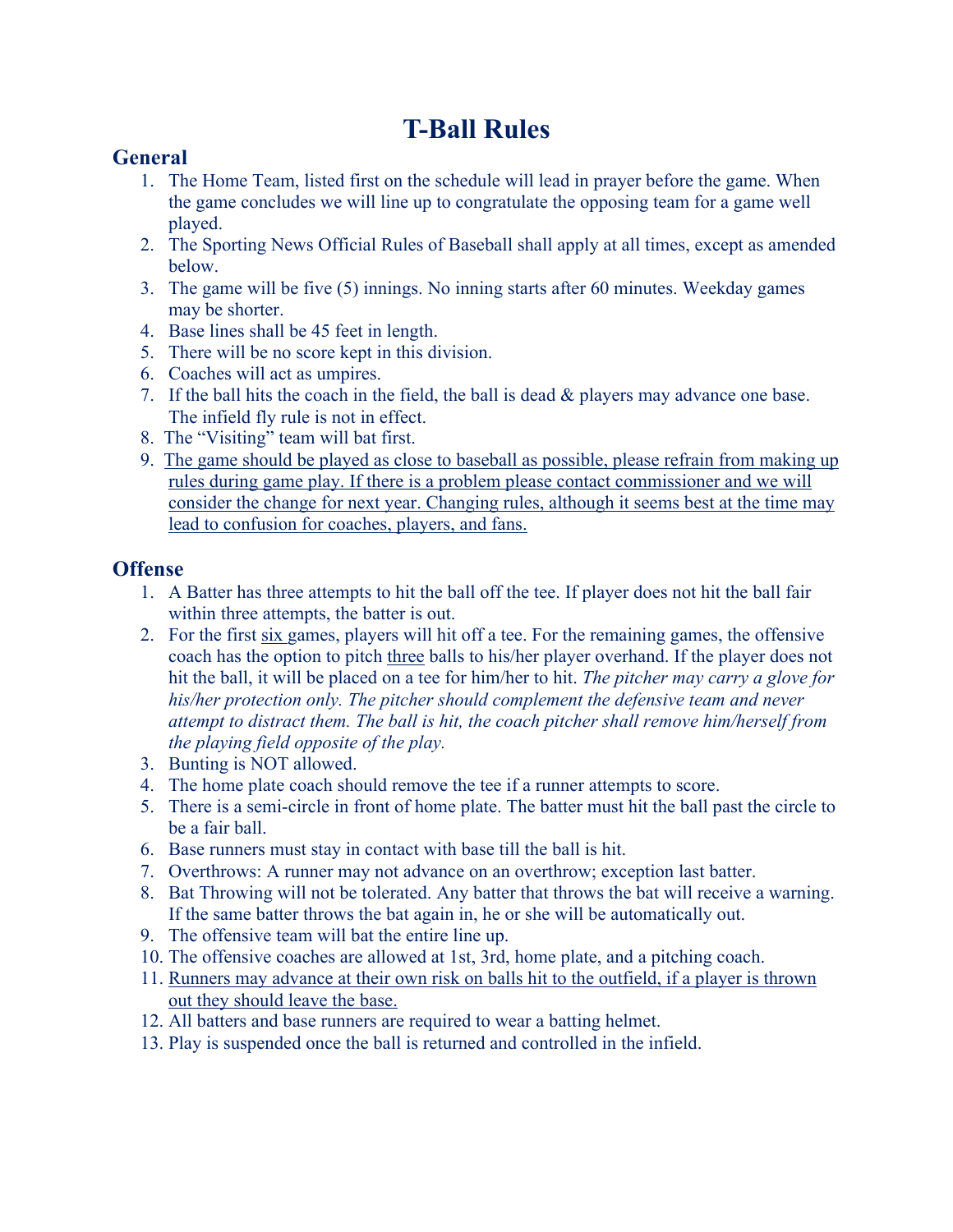#### **Defense**

- 1. All players will play on defense.
- 2. Defensive line-up should consist of a standard infield with players in traditional infield positions. All of the remaining players should be positioned in the outfield.
- 3. All players should have the opportunity to play in the infield. Coaches need to ensure that the pitcher can adequately defend themselves.
- 4. The defensive team coaches may have three (3) coaches on the field for positioning. Should NOT interfere with play.
- 5. The pitcher, or any other player, may not charge the ball until it is hit.
- 6. The defense **must make** a first attempt to get the batter out by throwing the ball to the targeted base. They are not allowed to run to the base, unless they are in close proximity to target base. For example: if the short stop fields a ball, they may run to  $2<sup>nd</sup>$  base for a force out. However the short stop that fields the ball may not run across the infield to first base.

#### **Equipment**

- Game balls will be provided by Victory Sports
- A standard batting tee with a home plate base will be used.
- A T-ball bat must be used.
- All batters and base runners must wear helmets.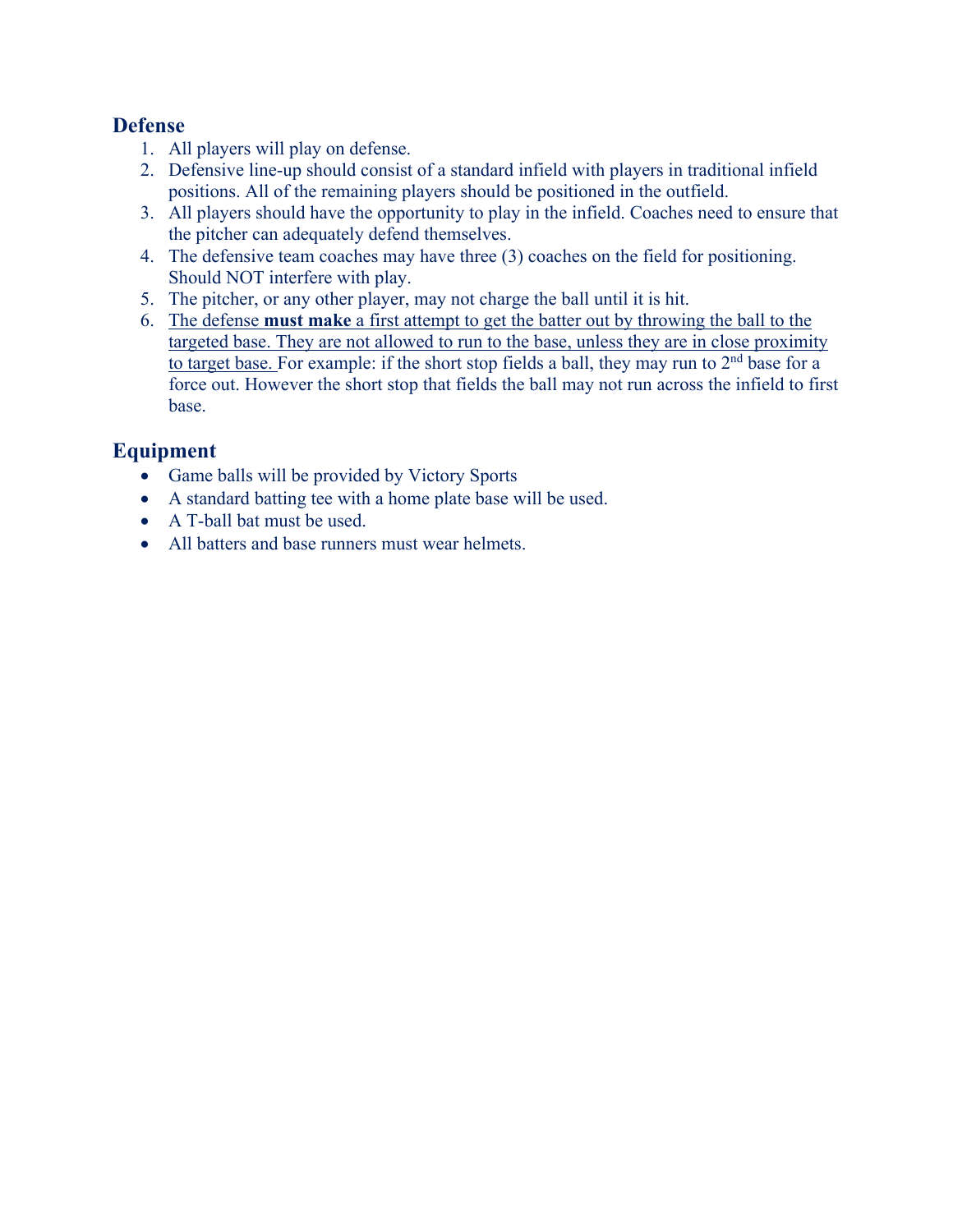

# **2022 T-Ball Coach's Playbook**

**WWW.SECONDFAMILY.TV**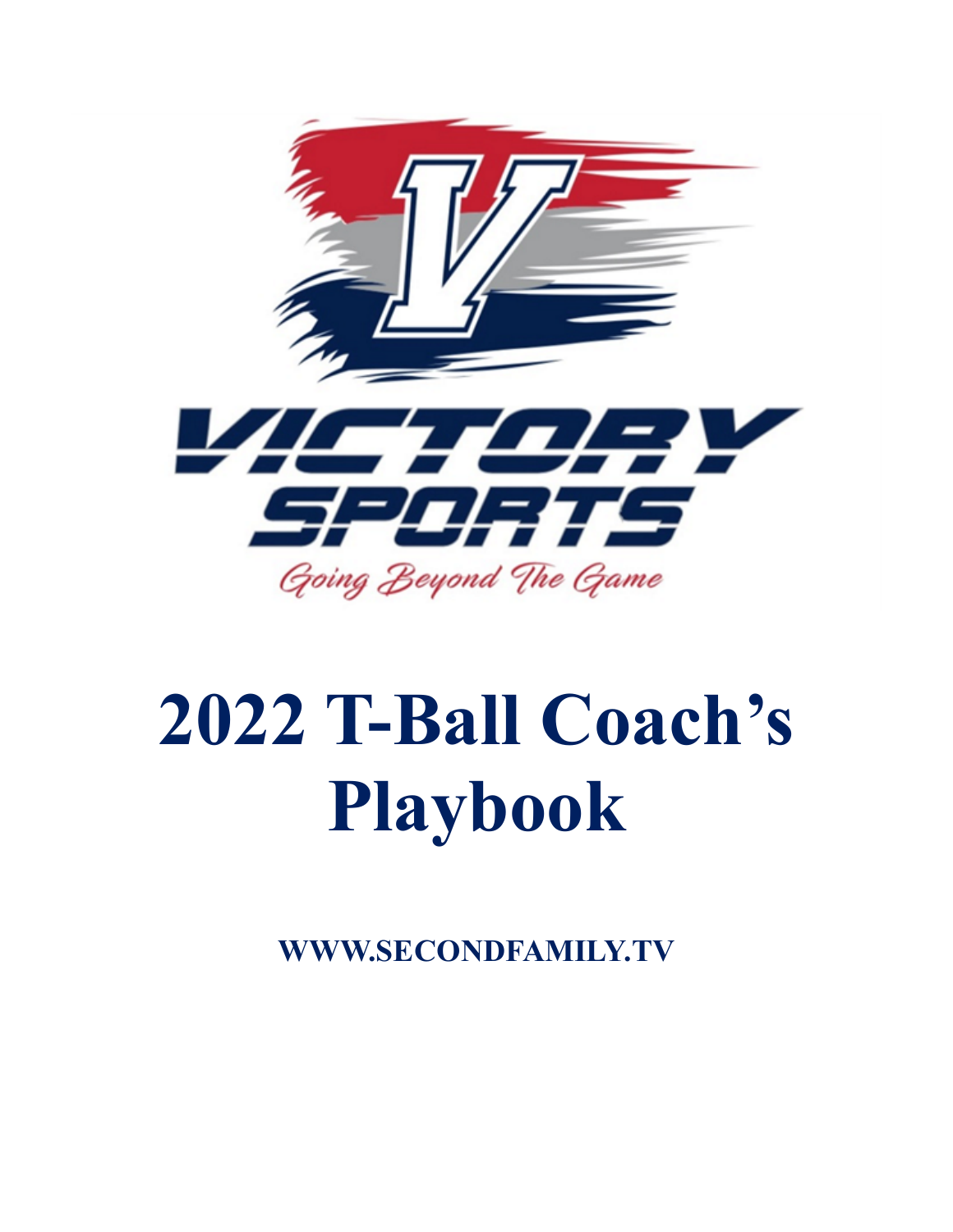# **Table of Contents**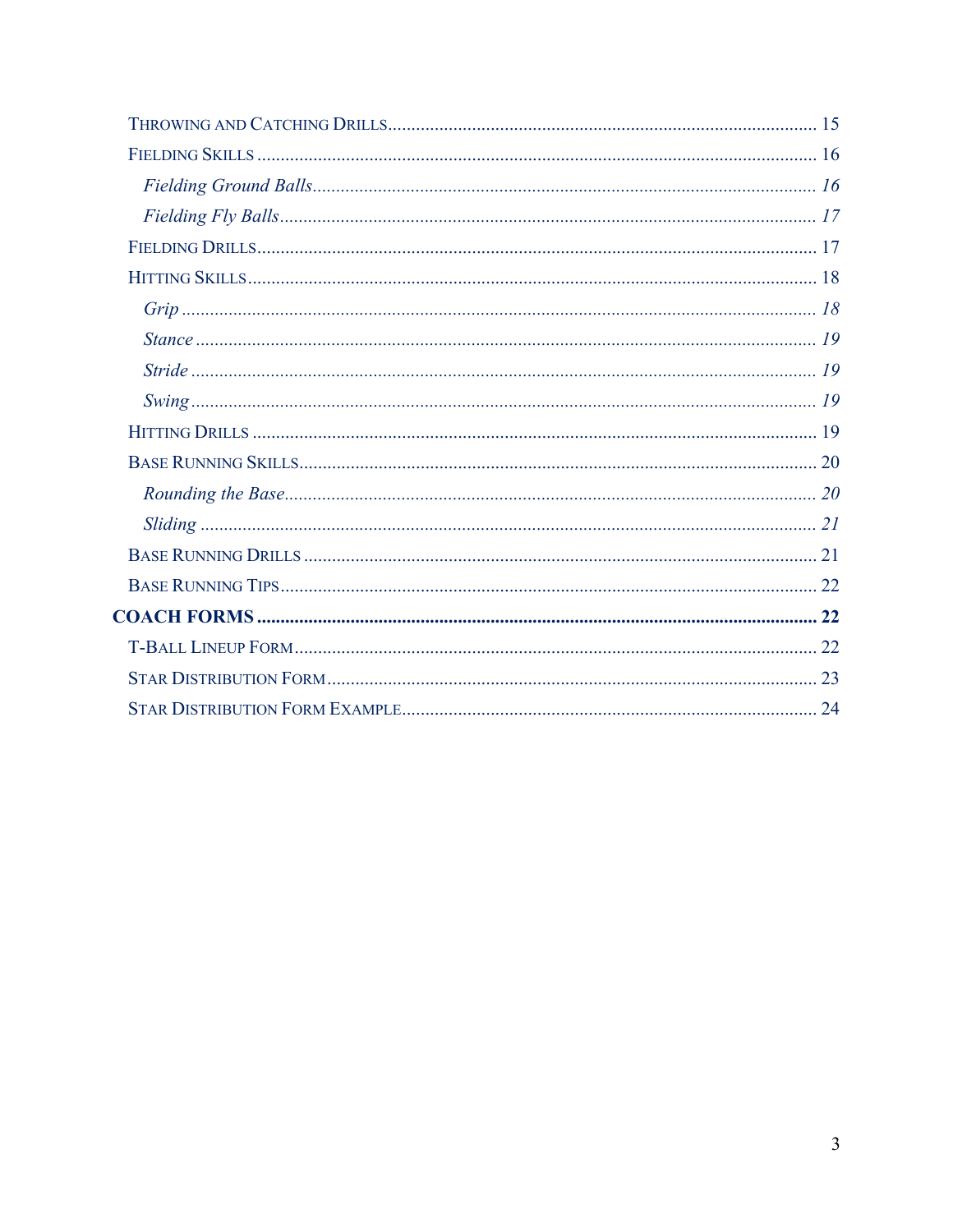# **Coach's Training**

*"Train a child in the way he should go, and when he is old, he will not turn from it."* - Proverbs 22:6

#### *Mission Statement*

Victory Sports is committed to equipping believers to share the gospel of Jesus Christ with unlimited children through sports ministry.

#### *Vision Statement*

Submitting to God's authority, Victory Sports desires to change generations, instill excellence, and fulfill the eternal desire in every heart through the vehicle of sports.

### *Responsibilities of a Victory Sports Coach*

- $\triangleright$  Follow the league schedule and guidelines for <u>ALL</u> practices and games.
- $\triangleright$  Report all injuries or health-related problems **IMMEDIATELY** to a member of the Victory Sports Recreation Staff.
- $\triangleright$  Maintain the system of equal playing time for <u>EVERY</u> player.
- $\triangleright$  Take responsibility for the team's equipment.
- $\triangleright$  Build your team's staff.

#### **Team Staff**

- Assistant Coach: The Assistant Coach provides help at practices and at games. The Assistant Coach may also be called upon to lead a practice or game if the Head Coach has to be absent.
- Team Parent: This parent helps the Head Coach with the organization and administrative duties of the team.
- Dugout Parent: This parent helps the Head Coach on game days in the dugout with batting order and team control.
- Victory Sports Umpire: This volunteer works with the coaches to provide a fair, positive game experience for every player.

#### *How to Effectively Communicate* **Communication with Players**

As a coach and communicator, below are a few points to consider when communicating with your players:

- *Establish your identity as the authority.* Players should understand that when you are talking, they should be listening. Use "Take a Knee" to indicate when play should stop.
- *Be consistent and be sincere.* This should be applied in both praise and correction.
- *Talk at their level.* Carefully explain things in a manner that is easily understood by each child.
- *Discover their motivators.* Each child has unique motivators.
- *Practice patience*. Remember, they care more about what you do than they do about what you say.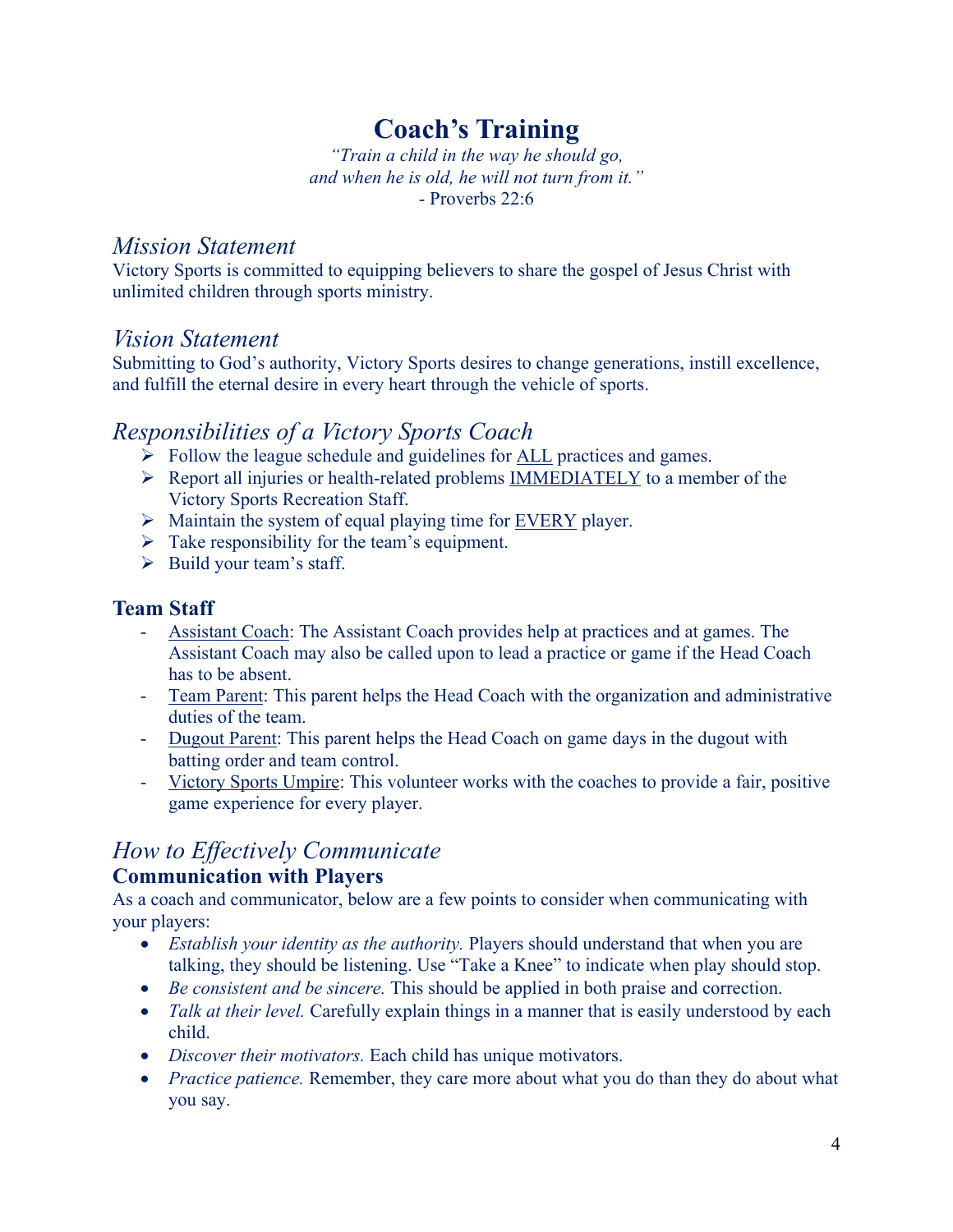- *Develop and maintain their self-esteem.* Always provide encouragement when correcting. In addition, emphasize the value of the stars as you distribute them to the players.
- *Abide by the established rules and guidelines.* Your players will be looking to you for their lead.
- *See each player's potential.* Remember that **Every Child Is A Winner!**

#### **Communication with Parents**

Get to know the parents and family members of your players. Include parents in **your first team meeting at the first practice**. During that time, introduce yourself and share your excitement about the season. Also, many parents and family members want to support you and the team and will offer to help throughout the season. Here are a few ways to get parents and family members more involved:

- *Prayer Partners*. Give them a copy of the team roster and ask them to pray for each player and family by name each week.
- *Help with Snacks.* Allow families to rotate the duty of providing snacks for after games.
- *Devotion Assistant.* Ask a parent or family member who attends each practice to be a "devotion assistant' who will bring objects for you to use as visual aids each week during devotions.
- *Team photographer.* Ask a parent to take action shots for the team.

#### **Communication with Umpires**

Umpires are our authority figures for each game in Victory Sports T-Ball. Whether player, coach, parent, or spectator, we are to maintain respect for the umpires at ALL times. As a league, we will seek to positively affirm each umpire.

Umpires and coaches are the difference in this league. No one can affect the players in our league like their coaches and umpires. It is IMPERATIVE for the coaches and umpires to work together for one mission. This mission has nothing to do with winning or losing games. Winning or losing is a temporary event. This mission concerns things of eternal value.

The umpire sets the tone for the game by gathering both teams and their coaches at the pitcher's mound for a brief word of encouragement and prayer. The umpire will lead in prayer before the start of each game. In games where the coaches serve as the umpire, the Home Team Coach will lead the prayer.

#### **Circles of Criticism and Affirmation**

Actions and reactions on the field will have a lasting effect that either opens or closes the door to ministry. The circle of criticism and the circle of affirmation are simple diagrams that illustrate the results of a coach giving an umpire either negative or positive feedback.

#### *The Circle of Criticism*

- The Circle of Criticism begins when the coach gives a negative response to a right or wrong call made by the volunteer umpire.
- The coach's example gives the parent the implied permission to react negatively toward the umpire.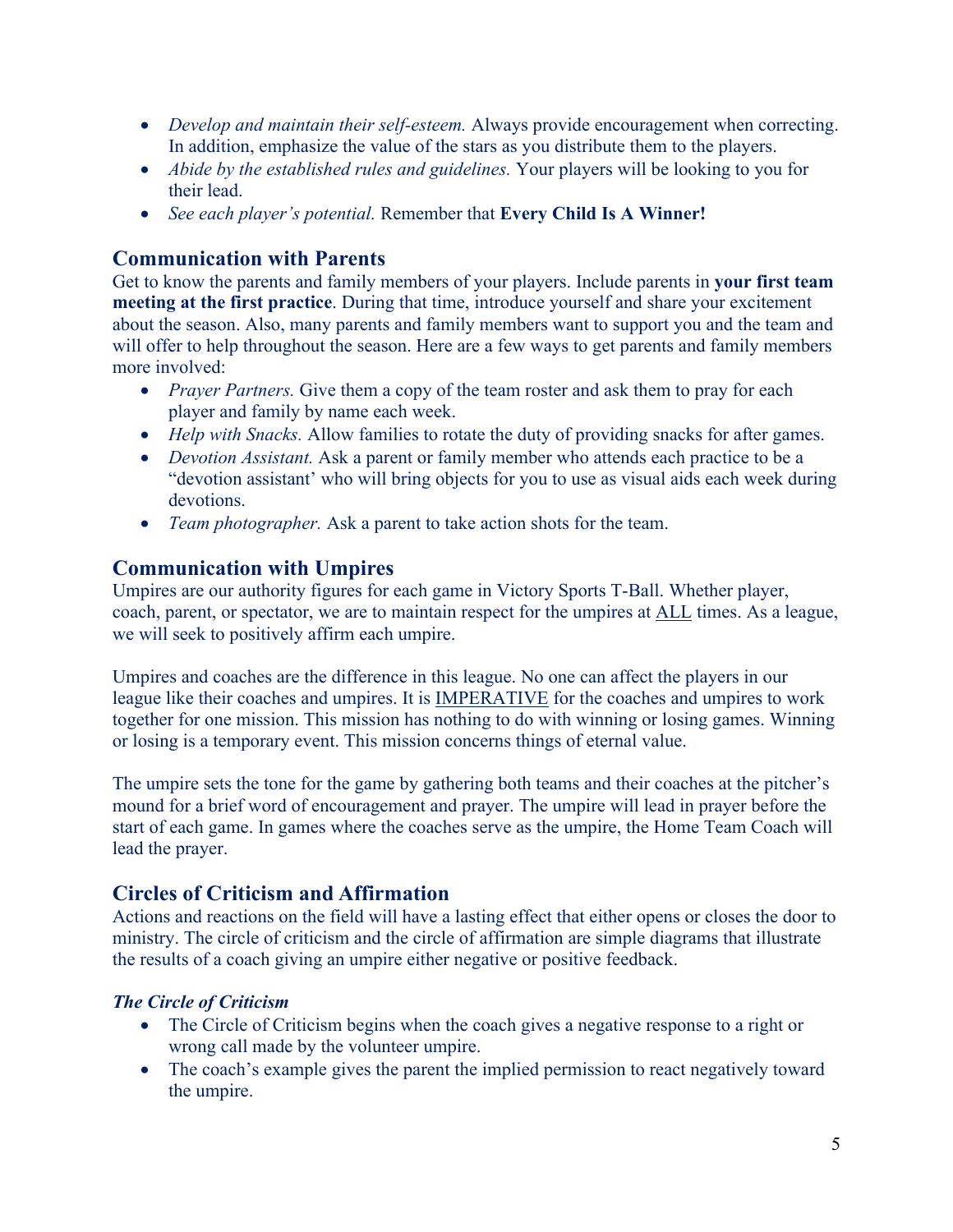- The parent's example causes the child to assume that it is acceptable to react in the same way.
- The result can be a negative attitude toward the umpire, who represents authority on the field.

#### *The Circle of Affirmation*

- The Circle of Affirmation begins when the coach gives a positive response to a right or wrong call made by the umpire.
- The coach's example influences the parent to react positively toward the umpire.
- The parent's example encourages the player to give a positive response.
- The result is a positive attitude toward authority.

# *Planning Your Practices*

Your weekly practices will be the most important time you spend with your players. During practices, you have the opportunity to work with your players on the fundamentals of baseball and to establish relationships with them. Prepare thoroughly so that you make the most of this time together. Here are a few helpful hints to make your practices successful:

- *Arrive Early.* Always plan to come to the field at least 15 minutes before the start of your practice and 20 minutes early for the first practice, because some players and families will arrive early. This time is a good opportunity to get to know your players' parents and to address their questions.
- *Be prepared.* Have a plan for each practice. Practice drills and suggestions are provided in this notebook that will help you plan for practice.
- *Establish practice rules.* Make your players aware of the rules for practice. The most important rule is for the players to listen when you are talking, so establish this rule first. Other rules may include: being on time, running on and off the field, respect your teammates, etc. Clearly communicating these rules will help everyone get more out of practice.
- *Teach fundamentals.* Your job as a coach is to help your players understand and practice fundamentals so that they begin to establish a solid foundation of baseball skills. We want our players to be fundamentally sound and experience success if they choose to play baseball at the next level.
- *Make it fun.* Use games and drills to make practices fun. Be creative.
- *Use scrimmages as a coaching tool.* Scrimmages are fun and can be a valuable tool to simulate game situations. You can hold scrimmages between players on your team or by playing against another team.

### *Aspects of the Game*

#### **Rules Unique to Victory Sports T-Ball**

Victory Sports T-Ball uses several unique rules. These rules are designed to recognize that Every Child Is A Winner by promoting *character, self-esteem, and player safety.*

#### **Game Format**

Here is the unique format of a Victory Sports T-Ball game:

• The Home Team, listed first on the schedule, will lead in prayer before the start of each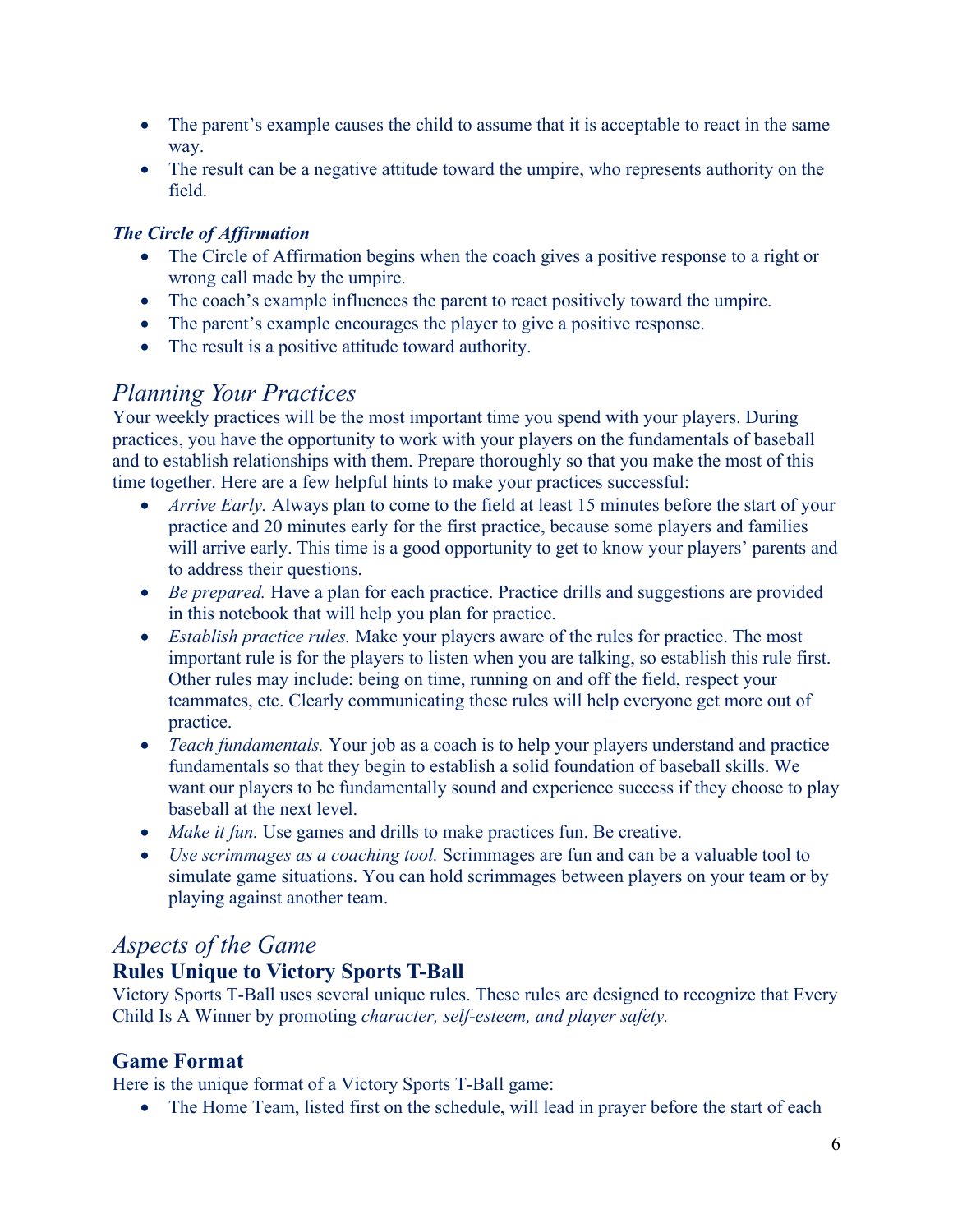game.

- Game length is addressed in the sections for each division.
- Scores will not be kept in any league, although each coach should be aware of how many runs his/her team has scored in the inning. Because in 1st-6th grade the end of an inning is signified by 3 outs or 5 runs scored.
- Overall standings are not compiled in any Victory Sports league, regardless of age. Such standings lead to unnecessary pressure and intensity for players, coaches, and umpires.
- Coaches are allowed to be on the field in certain age divisions. See the division sections for more details.
- All Victory Sports coaches will adhere to the substitution rules provided on the T-Ball Lineup Form.

#### **T-Ball Lineup**

This substitution system is designed to provide every player equal opportunity for improvement. The substitution system ensures that:

- Every child will have the opportunity to hit near the top of the batting order.
- Every child will get to play at least half the game.
- Every child will get the chance to be in the starting lineup.
- Coaches are not open to making unfair substitutions or being accused of doing so.
- Coaches are free from monitoring playing time for each player. **\*Playing time for all players is virtually even over the course of the season.\*** *\*KEEP ORDER THE SAME FOR THE ENTIRE SEASON\**

| Suirung Duumg Oruer           |                       |  |  |  |  |  |  |
|-------------------------------|-----------------------|--|--|--|--|--|--|
| <b>Game Day</b>               | <b>T-Ball Lineup</b>  |  |  |  |  |  |  |
| #1 April $9th$                | Begin with Player #1  |  |  |  |  |  |  |
| $  42$ April 16 <sup>th</sup> | Begin with Player #5  |  |  |  |  |  |  |
| #3 April 23rd                 | Begin with Player #8  |  |  |  |  |  |  |
| $#4$ April 30 <sup>th</sup>   | Begin with Player #2  |  |  |  |  |  |  |
| #5 May 7th                    | Begin with Player #6  |  |  |  |  |  |  |
| #6 Week of May 9th            | Begin with Player #9  |  |  |  |  |  |  |
| $#7$ May 14 <sup>th</sup>     | Begin with Player #3  |  |  |  |  |  |  |
| #8 May 21st                   | <b>Coaches Choice</b> |  |  |  |  |  |  |

#### *Starting Batting Order*

#### **Week\_\_\_\_: Victory Sports T-Ball Lineup Form**

|   |             |   |   | - |  |
|---|-------------|---|---|---|--|
| # | <b>Name</b> | 2 | 3 | 5 |  |
|   |             |   |   |   |  |
|   |             |   |   |   |  |
|   |             |   |   |   |  |
|   |             |   |   |   |  |
|   |             |   |   |   |  |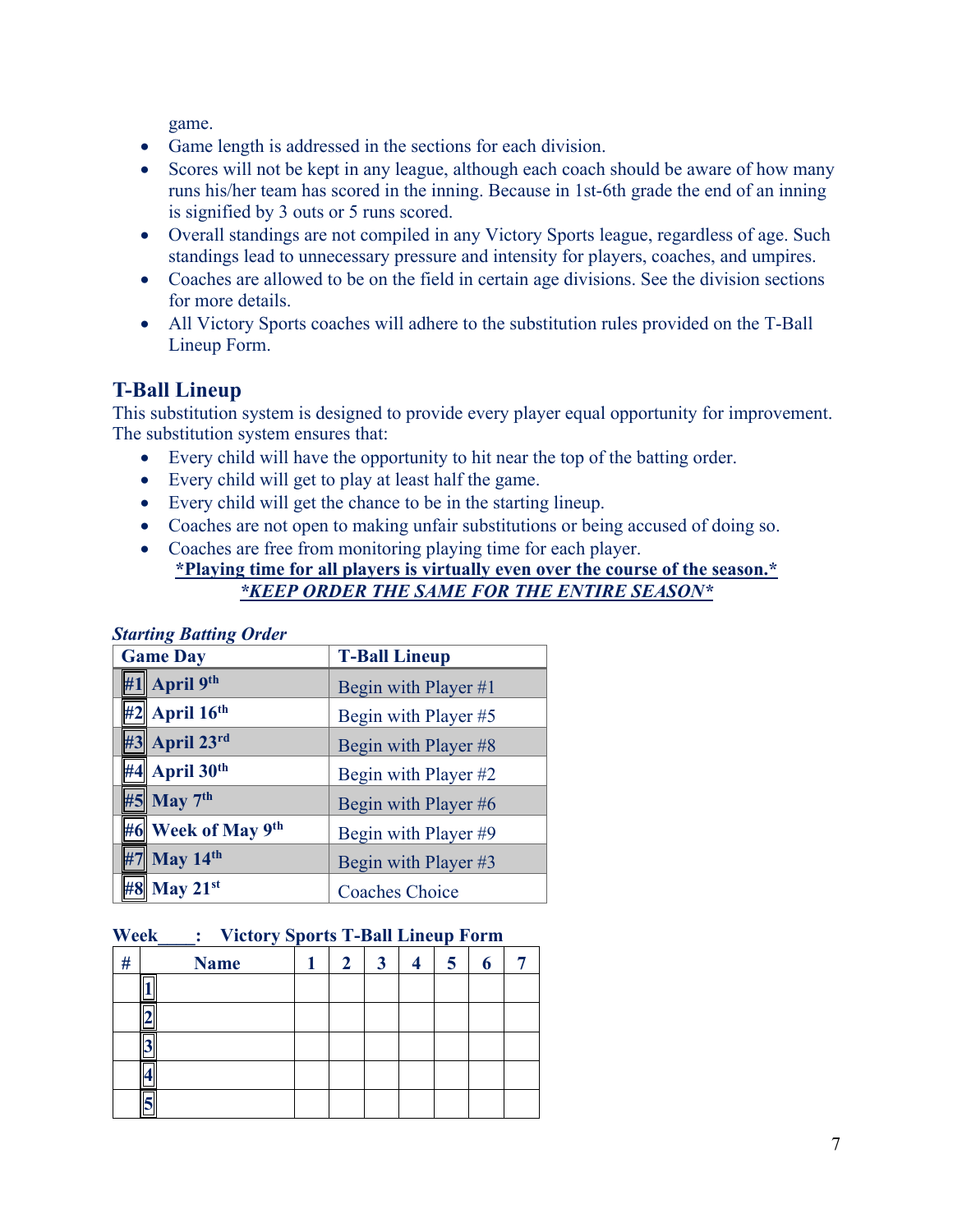#### **Game Day #1 Example**

| #              |    | <b>Name</b>  | 1         | $\mathbf{2}$ | 3         | 4         | 5 | 6 | 7 |
|----------------|----|--------------|-----------|--------------|-----------|-----------|---|---|---|
| 5              |    | <b>Shane</b> | CF        | 1B           | P         | LF        |   |   |   |
| 6              |    | Payton       | <b>SS</b> | $RC$   2B    |           | 3B        |   |   |   |
| 10 3           |    | <b>Jeff</b>  | <b>1B</b> | CF           | 1B        | <b>RF</b> |   |   |   |
| 4              | 14 | Danny        | RC        | 2B           | LF        | <b>SS</b> |   |   |   |
| 1              |    | Nathan       | 2B        | <b>SS</b>    | <b>RF</b> | 1B        |   |   |   |
| 8              | 16 | Michael      | LF        | 3B           | <b>RC</b> | ${\bf P}$ |   |   |   |
| 88             |    | Chris        | <b>RF</b> | P            | CF        | 2B        |   |   |   |
| $\tau$         | 8  | John         | 3B        | LF           | <b>SS</b> | CF        |   |   |   |
| $\overline{3}$ |    | Scott        | P         | <b>RF</b>    | 3B        | RC        |   |   |   |

- **Name**
- 
- **Payton**
- **Jeff**
- **Danny**
- **Nathan**
- 1 **Shane**<br>
2 Payton<br>
3 Jeff<br>
4 Danny<br>
5 Nathan<br>
6 Michae<br>
7 Chris **Michael**
- 
- **Chris**
- **John**
- **Scott**

#### **Game Day #2 Example**

| # | <b>Name</b>   |    |            | Q |  |
|---|---------------|----|------------|---|--|
|   | I<br>Nathan   | B. | P          |   |  |
| O | Michael<br>II |    | $RC$ 2B 3B |   |  |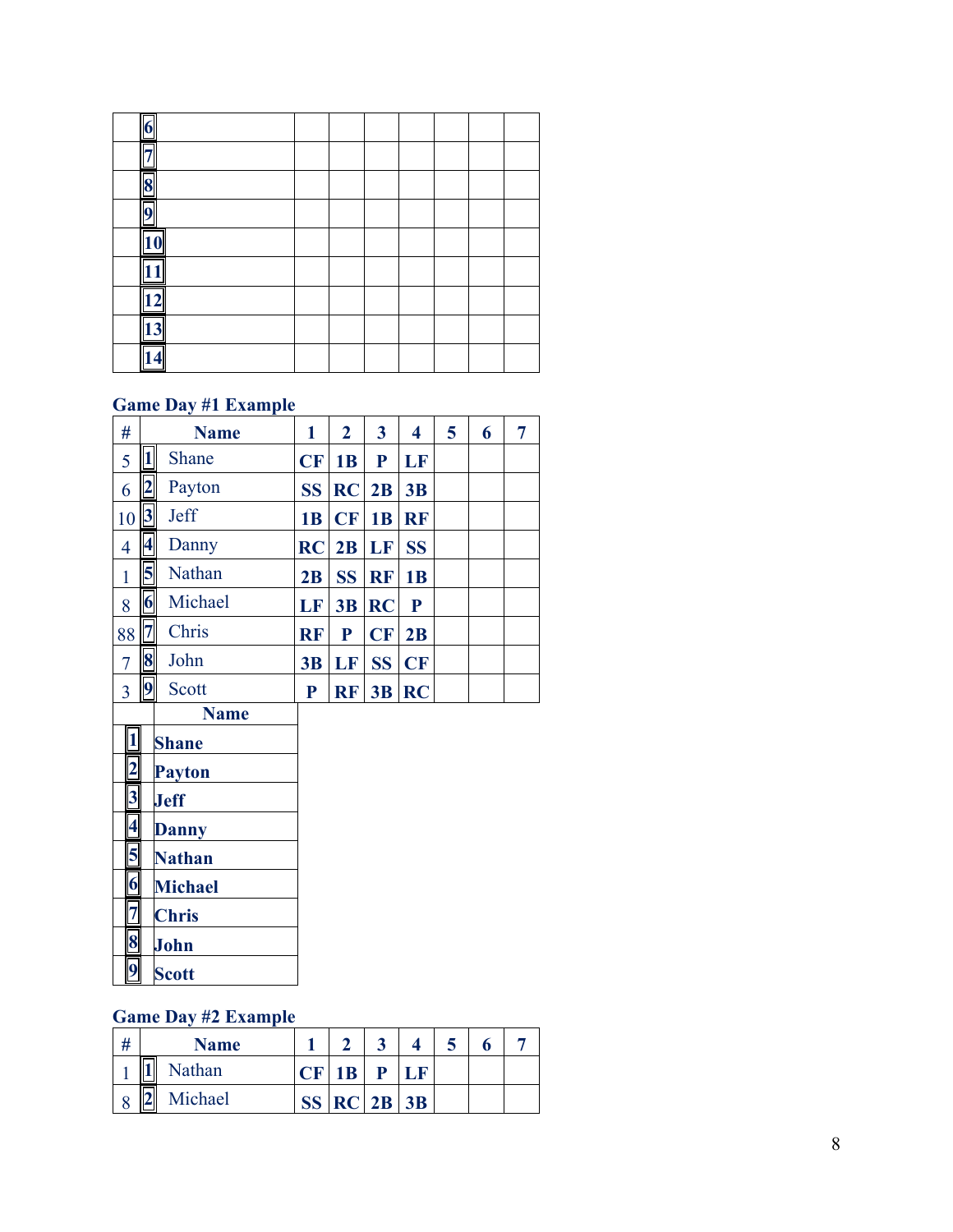| 88                      |                 | Chris          | 1B        | CF        | 1B        | <b>RF</b>   |  |  |
|-------------------------|-----------------|----------------|-----------|-----------|-----------|-------------|--|--|
| $\overline{7}$          | $\vert 4$       | John           | RC        | 2B        | LF        | <b>SS</b>   |  |  |
| 3                       | $\mathbf{5}$    | Scott          | 2B        | <b>SS</b> | <b>RF</b> | 1B          |  |  |
| 5                       | $\vert 6 \vert$ | Shane          | <b>LF</b> |           | $3B$ RC   | $\mathbf P$ |  |  |
| 6                       | 7               | Payton         | <b>RF</b> | P         | CF        | 2B          |  |  |
| 10                      | 8               | <b>Jeff</b>    | 3B        | LF        | <b>SS</b> | <b>CF</b>   |  |  |
| $\overline{4}$          | 9               | Danny          | ${\bf P}$ | RF        | 3B        | <b>RC</b>   |  |  |
|                         |                 | <b>Name</b>    |           |           |           |             |  |  |
|                         |                 | <b>Shane</b>   |           |           |           |             |  |  |
|                         |                 |                |           |           |           |             |  |  |
| $\overline{2}$          |                 | <b>Payton</b>  |           |           |           |             |  |  |
| $\overline{\mathbf{3}}$ |                 | <b>Jeff</b>    |           |           |           |             |  |  |
| $\overline{\mathbf{4}}$ |                 | <b>Danny</b>   |           |           |           |             |  |  |
| 5                       |                 | <b>Nathan</b>  |           |           |           |             |  |  |
| $\boldsymbol{6}$        |                 | <b>Michael</b> |           |           |           |             |  |  |
| $\overline{7}$          |                 | <b>Chris</b>   |           |           |           |             |  |  |
| 8                       |                 | John           |           |           |           |             |  |  |
| 9 <sub>l</sub>          |                 | <b>Scott</b>   |           |           |           |             |  |  |

Reminders:

- $\triangleright$  Any player on the bench for a defensive inning must play the next defensive inning, unless injured or ill. A player shall not sit out for two consecutive innings.
- $\triangleright$  All players shall play a minimum of three innings on defense.
- $\triangleright$  In T-Ball, all players on the team will play defense. *\*KEEP ORDER THE SAME FOR THE ENTIRE SEASON\**

#### **Game Day Stars**

In order to build self-esteem and team spirit, each player will be awarded a sticker star to put on his helmet after each game. **Make it a point to explain why the player is receiving each particular star.** Parents should be encouraged to cheer for the children as the stars are presented. Coaches should use the *Star Distribution Form* to track star recipients.

- Orange represents Best Leadership
- Blue represents Best Effort
- Gold represents Best Sportsmanship
- Gray represents Best Offense
- Red represents Best Defense
- White represents Christlikeness

#### *Star Distribution Form*

|   |             |  | Game   Game   Game   Game   Game   Game   Game   Game |  |  |                                                                       |
|---|-------------|--|-------------------------------------------------------|--|--|-----------------------------------------------------------------------|
| # | <b>Name</b> |  |                                                       |  |  | Day #1   Day #2   Day #3   Day #4   Day #5   Day #6   Day #7   Day #8 |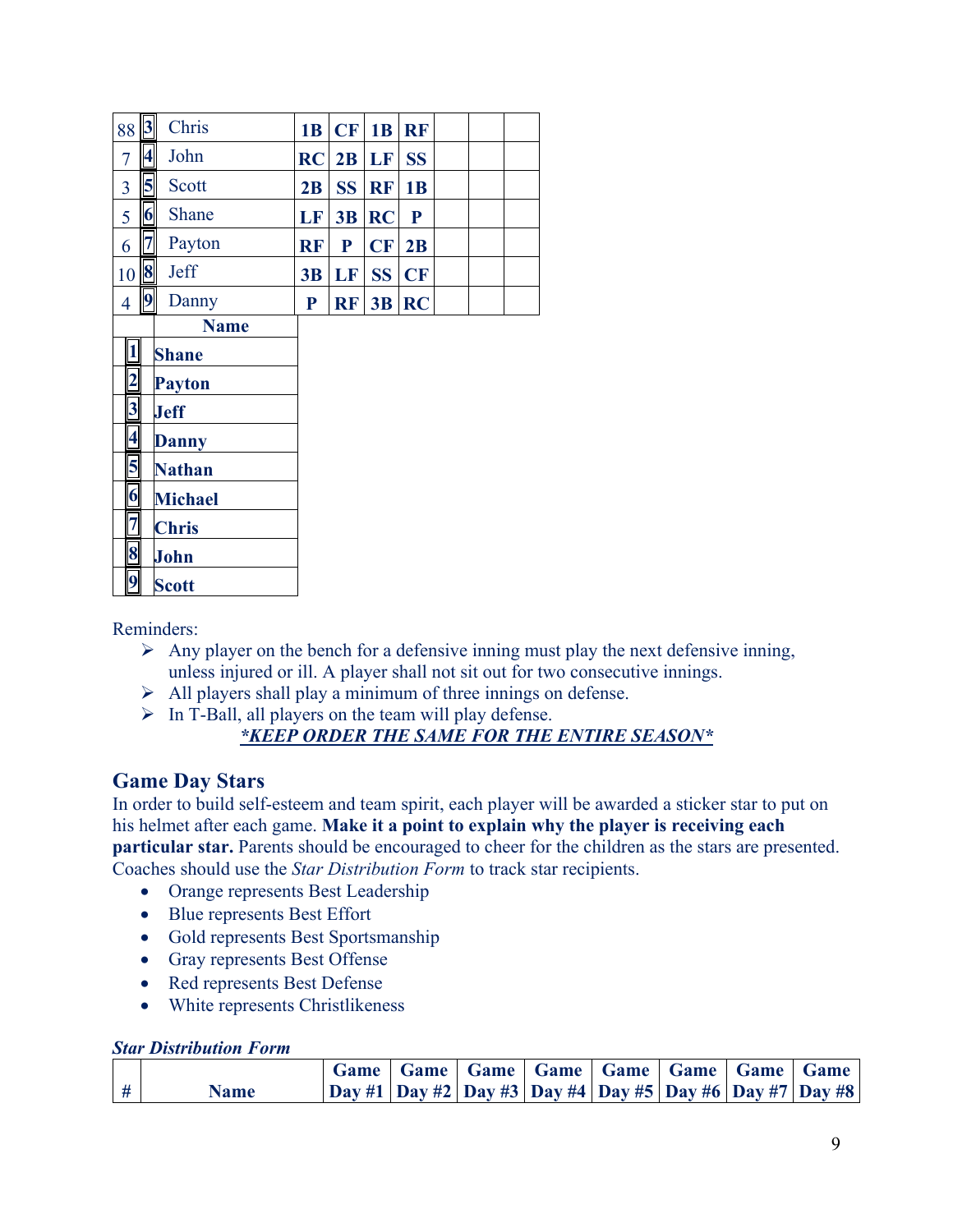| ıг                                    |  |  |  |  |
|---------------------------------------|--|--|--|--|
| ٦<br>۳                                |  |  |  |  |
| $\overline{\mathbf{3}}$               |  |  |  |  |
| $\overline{\mathbf{A}}$               |  |  |  |  |
| $\overline{\mathbf{5}}$               |  |  |  |  |
| $\vert 6 \vert$                       |  |  |  |  |
|                                       |  |  |  |  |
| $\begin{array}{c} 7 \\ 8 \end{array}$ |  |  |  |  |
| $\overline{9}$                        |  |  |  |  |
| 10                                    |  |  |  |  |
| <u>11</u>                             |  |  |  |  |
| $\overline{12}$                       |  |  |  |  |
| 13                                    |  |  |  |  |
| 14                                    |  |  |  |  |

#### *Star Distribution Form Example*

|   |                                | Game        | Game        | Game           | Game        | Game          | Game           | Game          | Game          |
|---|--------------------------------|-------------|-------------|----------------|-------------|---------------|----------------|---------------|---------------|
| # | <b>Name</b><br><b>Brittany</b> | Day $#1$    | Day $#2$    | Day $#3$       | Day #4      | <b>Day #5</b> | Day $#6$       | <b>Day #7</b> | <b>Day #8</b> |
|   |                                | <b>Go</b>   | W           | B              | Go          | B             | Gr             | $\mathbf 0$   | $\mathbf R$   |
|   | $2$ Allison                    | W           | B           | G <sub>0</sub> | $\bf{O}$    | Gr            | $\mathbf R$    | W             | $\mathbf R$   |
|   | 3 Lauren                       | $\mathbf 0$ | Go          | Gr             | Gr          | $\mathbf R$   | W              | Go            | W             |
|   | 4 Caroline                     | Gr          | $\mathbf R$ | B              | Go          | $\mathbf 0$   | Go             | Gr            | W             |
|   | 5 Rachel                       | B           | Go          | Gr             | $\mathbf R$ | W             | $\bf{0}$       | $\mathbf R$   | Go            |
|   | <b>6</b> Kimberly              | W           | Gr          | W              | $\mathbf R$ | Go            | $\mathbf R$    | B             | $\mathbf 0$   |
|   | 7 Julie                        | $\mathbf R$ | W           | $\mathbf 0$    | B           | Go            | W              | Go            | Gr            |
|   | 8 Whitney                      | $\mathbf R$ | $\mathbf 0$ | G <sub>o</sub> | W           | B             | G <sub>0</sub> | W             | Gr            |
|   | 9 Jennifer                     | Go          | $\mathbf R$ | W              | $\mathbf 0$ | Gr            | B              | $\bf{O}$      | B             |
|   | 10                             |             |             |                |             |               |                |               |               |
|   | 11                             |             |             |                |             |               |                |               |               |
|   | 12                             |             |             |                |             |               |                |               |               |
|   | 13                             |             |             |                |             |               |                |               |               |
|   | 14                             |             |             |                |             |               |                |               |               |

| R       | <b>Blue Star = Best Effort</b> |
|---------|--------------------------------|
| Go      | Gold Star= Best Sportsmanship  |
| $G_{r}$ | Gray Star = Best Offense       |
|         | Red Star = Best Defense        |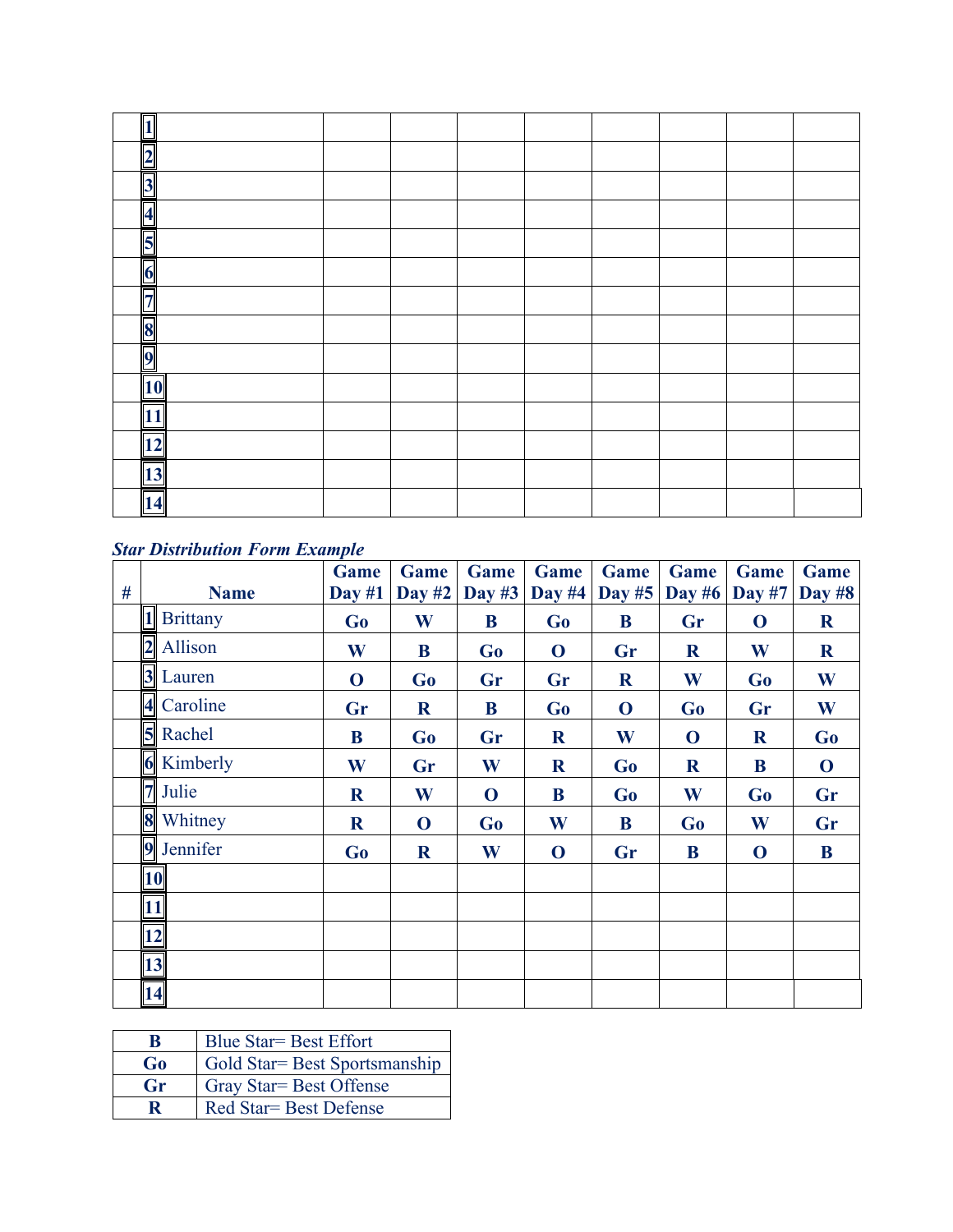|   | Orange Star = Leadership    |
|---|-----------------------------|
| W | White Star = Christlikeness |

#### **Follow-Up**

Coaches should work to develop relationships with players and their families as the season progresses. Be sensitive to their needs. If you are a head coach, be prepared to lead a child to Christ at any practice or game so that you are ready when the opportunity arises. When children make decisions, communicate the information to the Recreation & Activities Pastor, Brother Jimmy Moneypenny. **We also ask coaches to call or visit every child making a profession of faith in Christ. Please try to do this within the same week of the decision to encourage the child and answer any questions the child or a family member may have.**

#### **Winning and Losing**

- When They Win. Every player will tell you it's more fun to win than it is to lose. As a coach, you should model "winning with class" for your team. Teach your team to congratulate the other team after each game. **Do not tolerate players taunting or humiliating an opponent**.
- **When They Lose.** Many times, especially with younger kids, tears of disappointment will accompany a loss. As a coach, understand that losing in baseball is new and painful, especially for many of the younger players. *Console them, praise their efforts, and never embarrass them.* Coach them beyond the game.

#### **Picture Day**

Picture Day is scheduled on your practice night the week after your first game. Please refer to your picture schedule in your picture packet for your scheduled time. You will have a team picture taken and your players will have the opportunity to take individual pictures. A complimentary team picture for up to two coaches per team will be provided by Avery Sports Photography. Tentative picture date is the week of April 11<sup>th</sup>.

# *Going Beyond the Game*

#### **Team Time Devotions**

One of the greatest responsibilities and privileges of coaching is sharing the weekly devotions with players during practice. These 5-8 min devotions are organized weekly and can be accessed on our webpage at www.secondfamily.tv. It is recommended that coaches have devotions at the midpoint of practice each week. This accommodates players who may arrive late or leave early.

For team time, the coach will gather all his or her players in a group to review the Learning Verse, share the devotion and close with prayer. This is a wonderful time to share Christian principles in an intimate environment.

#### *Scripture Learning*

- During team time at practice, review the weekly scripture verse with players.
- Give each child the opportunity to participate in learning the verse by reciting the verse as a group.
- At the end of practice, award a green star to every player who participated in scripture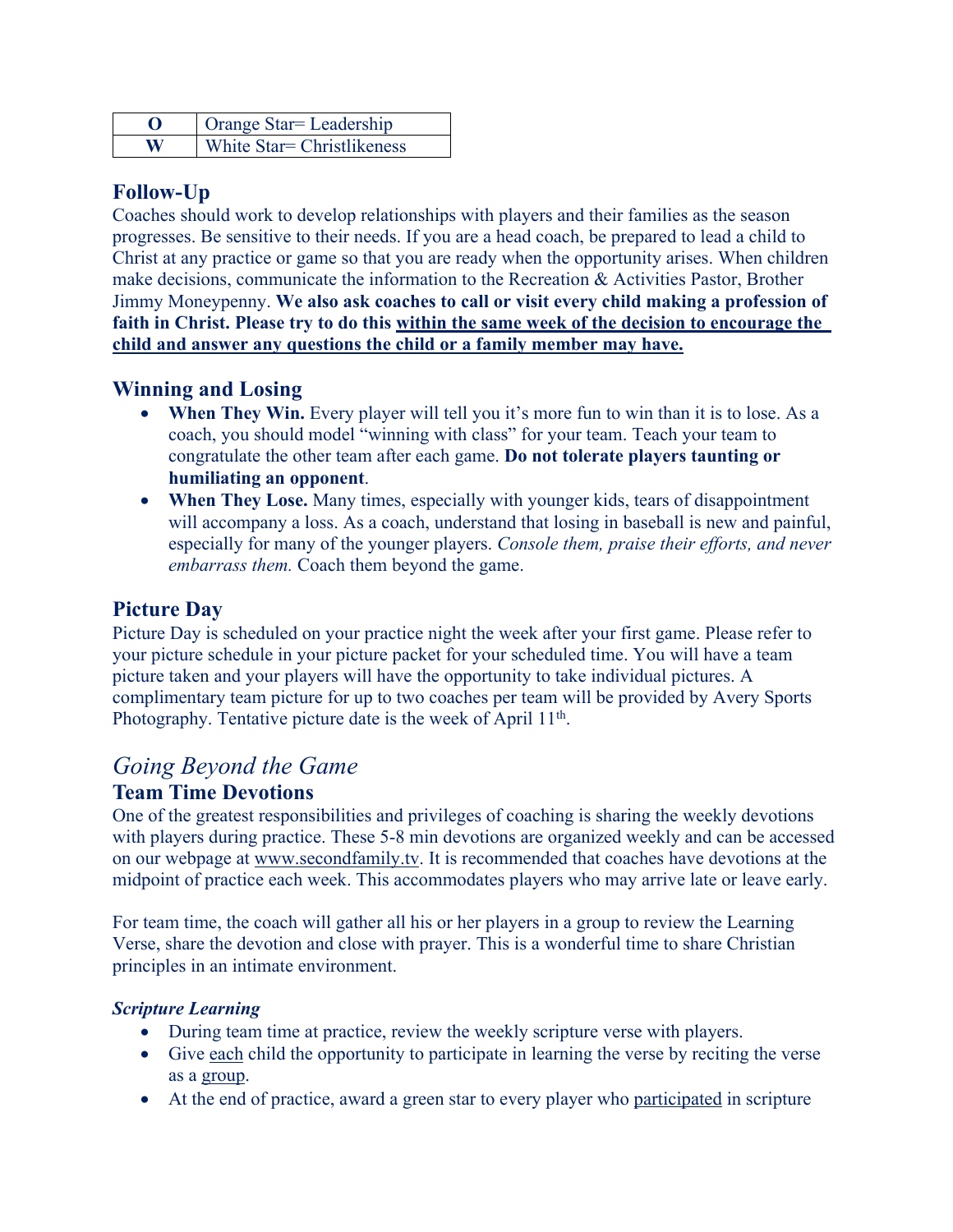learning.

#### *The Gospel Presentation*

At one of the last practices of the season, you should share a Gospel Presentation with your team during your devotion time. **Christian coaches partnering with non-Christian coaches are responsible for presenting the Gospel**. Victory Sports Staff or commissioners will be available to help present the Gospel to teams whose coaches are uncomfortable doing so.

# **League Rules**

### *T-Ball Rules*

#### **General**

- 1. The Home Team, listed first on the schedule will lead in prayer before the game. When the game concludes we will line up to congratulate the opposing team for a game well played.
- 2. The Sporting News Official Rules of Baseball shall apply at all times, except as amended below.
- 3. The game will be five (5) innings. No inning starts after 60 minutes. Weekday games may be shorter.
- 4. Base lines shall be 45 feet in length.
- 5. There will be no score kept in this division.
- 6. Coaches will act as umpires.
- 7. If the ball hits the coach in the field, the ball is dead  $\&$  players may advance one base. The infield fly rule is not in effect.
- 8. The "Visiting" team will bat first.
- 9. The game should be played as close to baseball as possible, please refrain from making up rules during game play. If there is a problem please contact commissioner and we will consider the change for next year. Changing rules, although it seems best at the time may lead to confusion for coaches, players, and fans.

#### **Offense**

- 1. A Batter has three attempts to hit the ball off the tee. If player does not hit the ball fair within three attempts, the batter is out.
- 2. For the first six games, players will hit off a tee. For the remaining games, the offensive coach has the option to pitch three balls to his/her player overhand. If the player does not hit the ball, it will be placed on a tee for him/her to hit. *The pitcher may carry a glove for his/her protection only. The pitcher should complement the defensive team and never attempt to distract them. The ball is hit, the coach pitcher shall remove him/herself from the playing field opposite of the play.*
- 3. Bunting is NOT allowed.
- 4. The home plate coach should remove the tee if a runner attempts to score.
- 5. There is a semi-circle in front of home plate. The batter must hit the ball past the circle to be a fair ball.
- 6. Base runners must stay in contact with base till the ball is hit.
- 7. Overthrows: A runner may not advance on an overthrow; exception last batter.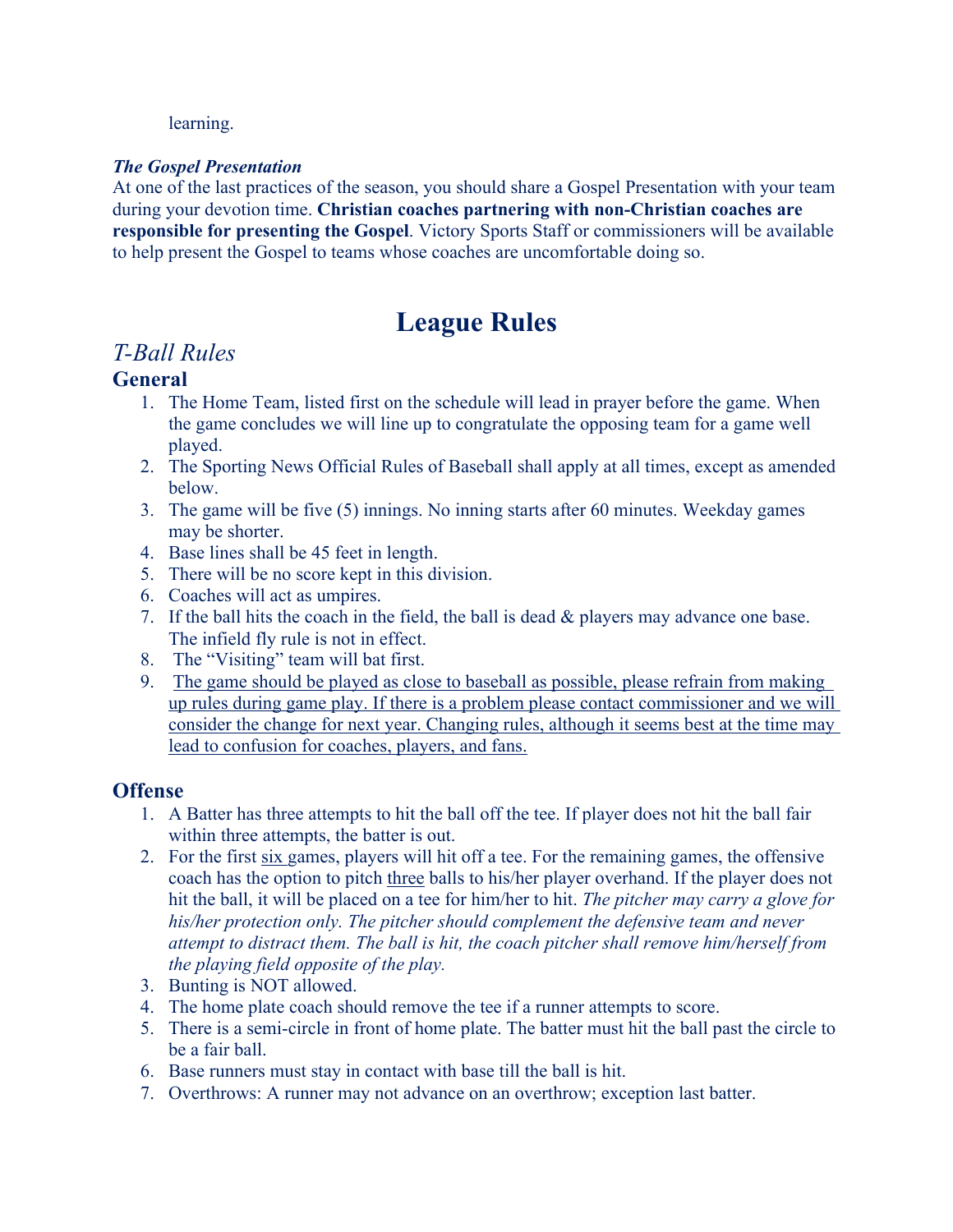- 8. Bat Throwing will not be tolerated. Any batter that throws the bat will receive a warning. If the same batter throws the bat again in, he or she will be automatically out.
- 9. The offensive team will bat the entire line up.
- 10. The offensive coaches are allowed at 1st, 3rd, home plate, and a pitching coach.
- 11. Runners may advance at their own risk on balls hit to the outfield, if a player is thrown out they should leave the base.
- 12. All batters and base runners are required to wear a batting helmet.
- 13. Play is suspended once the ball is returned and controlled in the infield.

#### **Defense**

- 1. All players will play on defense.
- 2. Defensive line-up should consist of a standard infield with players in traditional infield positions. All of the remaining players should be positioned in the outfield.
- 3. All players should have the opportunity to play in the infield. Coaches need to ensure that the pitcher can adequately defend themselves.
- 4. The defensive team coaches may have three (3) coaches on the field for positioning. Should NOT interfere with play.
- 5. The pitcher, or any other player, may not charge the ball until it is hit.
- 6. The defense **must make** a first attempt to get the batter out by throwing the ball to the targeted base. They are not allowed to run to the base, unless they are in close proximity to target base. For example: if the short stop fields a ball, they may run to 2<sup>nd</sup> base for a force out. However the short stop that fields the ball may not run across the infield to first base.

#### **Equipment**

- Game balls will be provided by Victory Sports
- A standard batting tee with a home plate base will be used.
- A T-ball bat must be used.
- All batters and base runners must wear helmets.

# **Skills, Drills, and Tips**

### *Throwing and Catching Skills*

You may find that throwing is one of the weakest skills in your players. Even athletes with strong arms often have poor throwing fundamentals. With that in mind, set aside time in the beginning of each practice to work on throws and monitor throwing mechanics during warm-ups. **Grip**

Most throws begin with a catch. As you move the ball and glove to the throwing position, take a two-finger grip on the ball by placing your index and middle fingers on one seam and your thumb on a seam on the side of the ball opposite your fingers.

#### **Overhand Throw Progression**

As you take the ball out of your glove, be sure to grip the ball as described above. Here are simple verbal cues to give to your players: "Turn, step, and throw." These cues will remind your players to turn toward the target while extending your throwing hand back; to step in the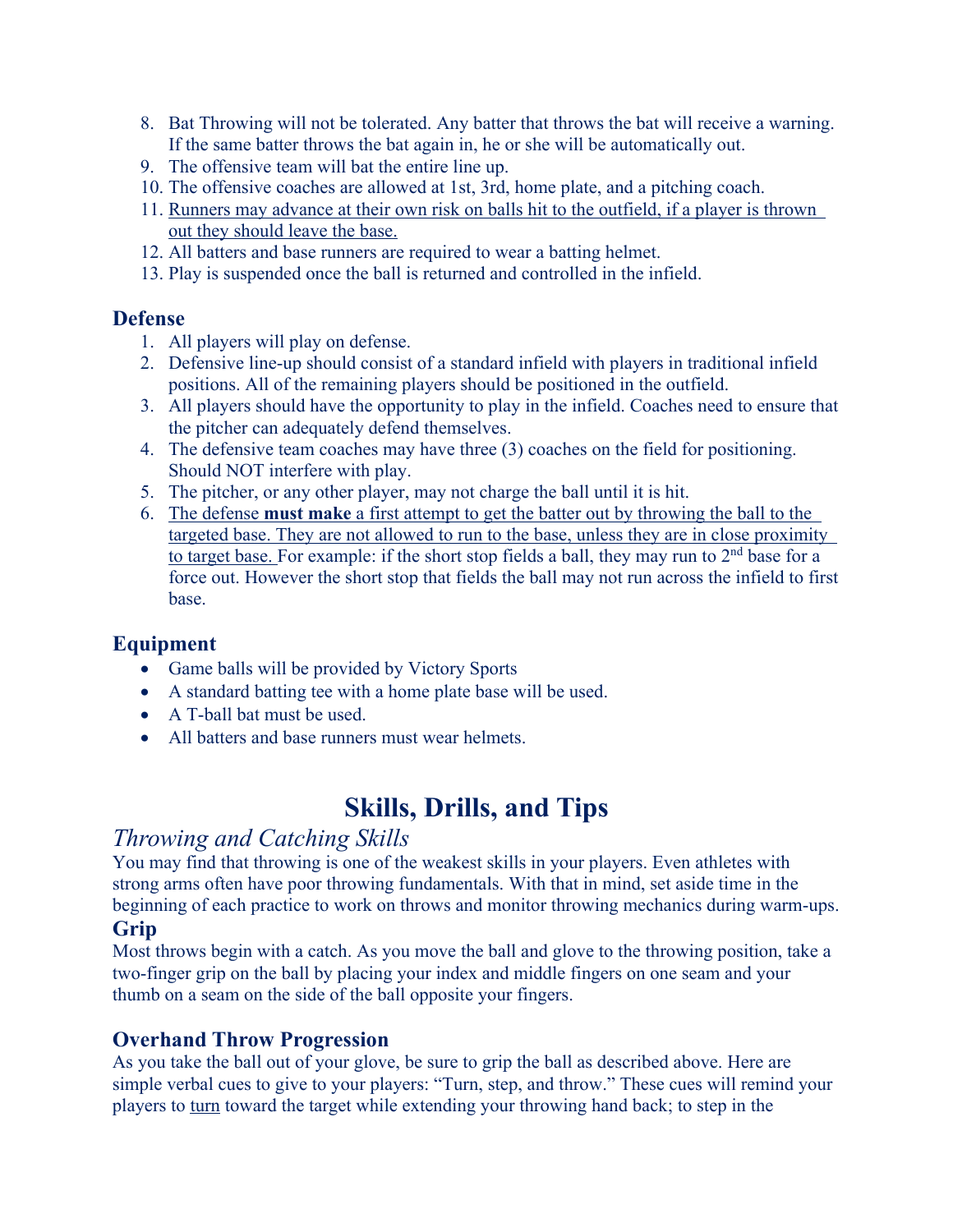direction of the target with your glove-side foot, shifting your weight onto that foot while keeping your hips square to the target; and to throw the ball by bringing your arm forward and snapping your wrist, leading with the elbow. Keep your elbow high and your upper arm parallel to the ground. Rotate your forearm through the vertical, keeping the ball high as it goes by your head. After you release the ball, your weight will be forward, your knees bent, your throwing shoulder forward, your throwing hand low and to the outside of your glove-side knee, and your throwing-side foot will come forward to put you in a balanced position.

Here are the three phases of the overhand throw:

- 1. PREPARATION
	- o Weight on back foot
	- o Glove side to target
	- o Arms extended, glove to target
	- o Wrist cocked, ball to rear
- 2. EXECUTION
	- o Step toward target
	- o Push off rear foot
	- o Elbow leads throw, hand trails
	- o Weight on front foot
	- o Hips square
	- o Forearm rotates through vertical
	- o Ball high
	- o Glove hand low
	- o Snap wrist
- 3. FOLLOW-THROUGH
	- o Wrist snapped
	- o Weight forward
	- o Knees bent
	- o Throwing hand low
	- o Throwing shoulder forward
	- o Assume balance position

#### *Coach Turner's Throwing Method*

- 1. Karate Kid position- directional side (glove) to target; directional side leg up, rear leg down
- 2. Hands in prayer position- elbows down, "rock the baby"
- 3. When the lead leg moves down, the throwing hand comes out of the glove.
- 4. "Thumb to thigh, pinkie to the sky, wave good-bye."- hand out of glove; back of palm is now facing the throwing hand ear
- 5. When the front leg makes contact with the ground, the throwing hand should be above shoulder height.
- 6. Belly button moves forward, brings the back hip, and the back hip brings the ball.
- *7.* Finish with fingers to the mitt.

Catching the ball involves tracking the ball, then moving your body, glove, and throwing hand into that path in order to catch the ball. You must visually pick up the flight of the ball by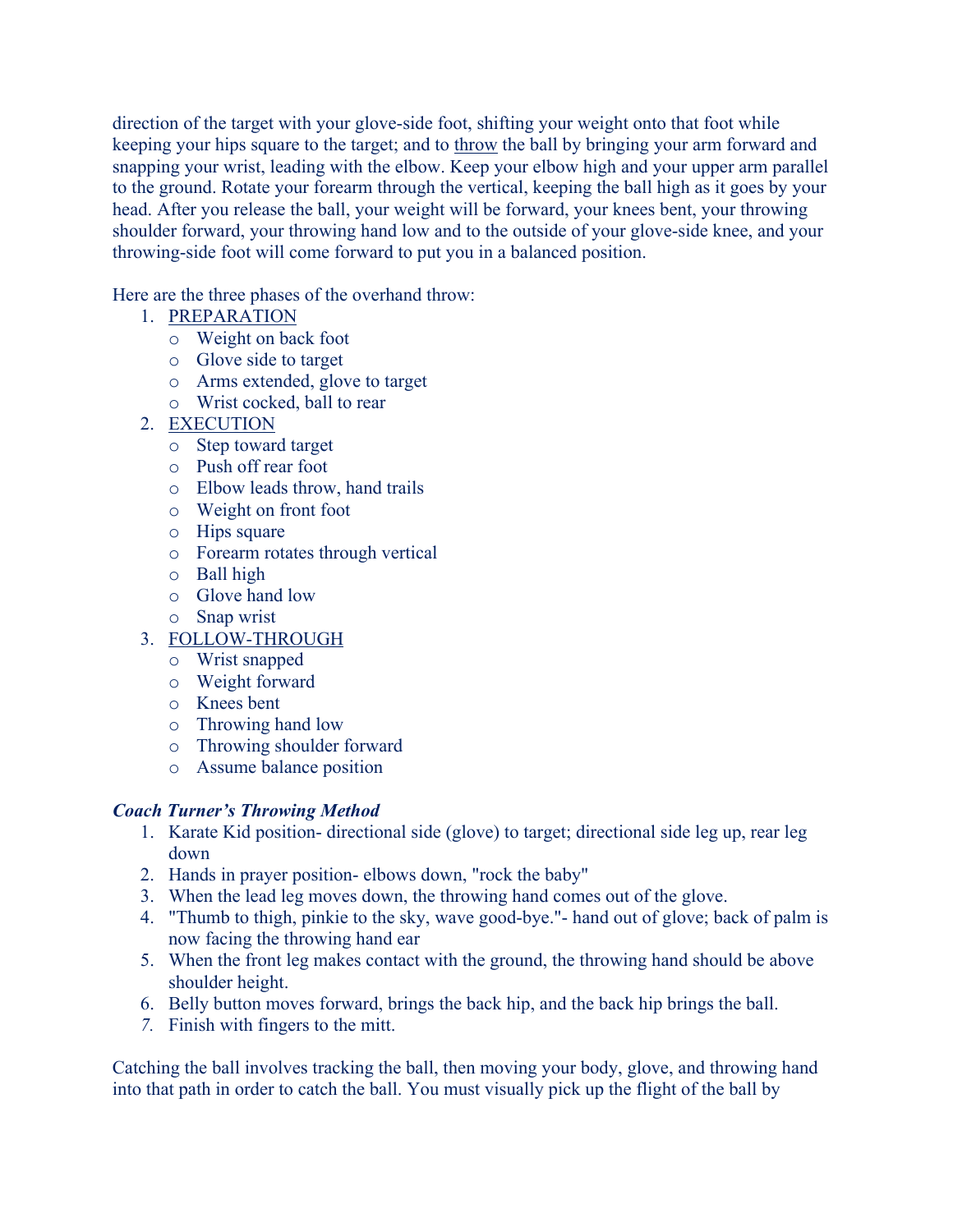focusing on it while it is coming toward you and move your body in line with the oncoming ball. Once in line with the ball, stand squarely, facing the ball with your glove-side foot slightly ahead. Reach your hands out in front of your body to make contact with the ball, and simultaneously shift your weight onto your front foot. A few things to emphasize here is the glove is an extension of the hand, always use two hands, and the eyes should follow the path of the ball into the glove.

#### *Throwing and Catching Drills*

• *Knee Drill – T1*

Start one line of players down the foul line and line up their partners opposite them 10-15 feet apart. Players drop down on one knee with the throwing knee on the ground and the glove-side knee up. The player throwing the ball should rotate the trunk, point the gloveside shoulder to the target, bring the throwing arm back, cock the wrist, and follow through after releasing the ball. The throwing arm should end up resting on the opposite knee. The other player should be in ready position and follow the ball as he catches it.

• *Partner Toss – T2*

Players line up like the knee drill, except both players are standing. Each player should provide a target in the chest area for his partner, using his glove and throwing hand. The receiver stands on the balls of his feet, with his feet shoulder-width apart. He moves his feet to receive the ball and does so with two hands. As he catches the ball, the receiver turns his body so that his back foot is perpendicular to the target. No matter how the player catches the ball, he must set his back foot and turn his body before throwing. *Coaching Tip: Have all the balls in the same line. Instruct players that they should begin on your signal. It is safer if all the players in one line are throwing and in the other line receiving. Look for correct throwing motion, correct follow-through, and catching with two hands.*

• *Five Every Five – T3*

Divide your players into partners based on comparable arm strength. Have the partners start approximately 10 feet apart. Using proper throwing and catching fundamentals learned. Partners throw back and forth on your signal. Every five throws, they should increase their distance by 5 feet by having one person take two steps back. Partners should not go beyond a comfortable distance and can work on increasing the distance between them each practice. An option is to only let partners increase the distance if they make 5 good catches and throws.

• *First to Fifteen – T4*

Players set up with one partner on the foul line and the other about 30 feet away. Players throw back and forth on your signal and all of the fundamentals should be observed. One point is awarded if the ball is caught and two points are awarded if the ball is caught between the waist and shoulders (target). The team to reach fifteen first wins. For older players, play to 25 instead.

• *Chip's Throwing Drill – T5* Have two lines. Players should be 15-20 feet apart. Spread out; everyone has a partner.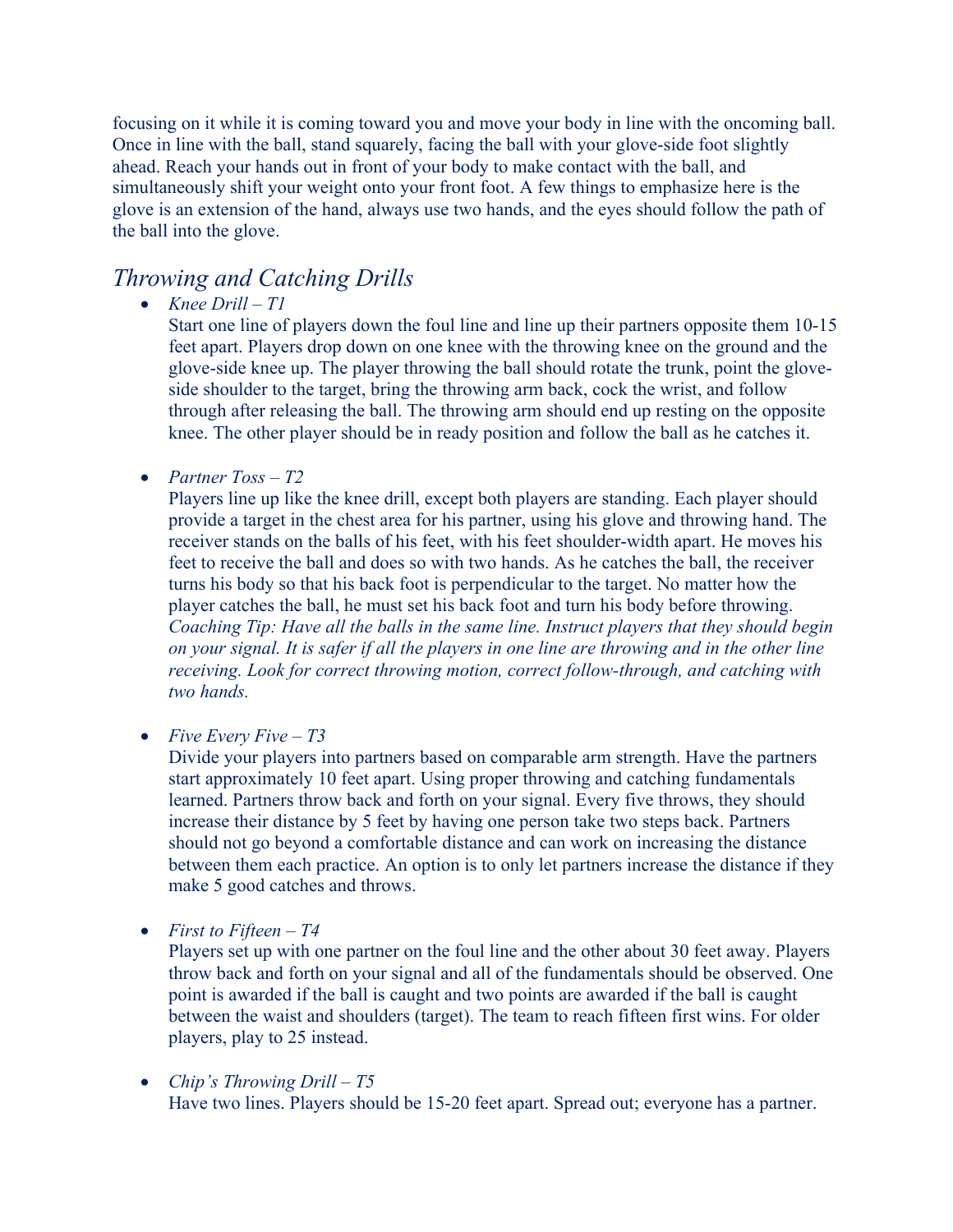Keep the ball on one side and give the command for all players on that side to throw. Command: Ready-Break-Throw. Make sure the players have lined up their shoulders to the target and they point their gloves to the target. On ready command, shoulders are lined up to the target and the ball is in the glove. On break command, the glove points to the target and the ball is extended with the palm down. On throw command, player releases the ball to the target. Player on the receiving end should catch the ball with both hands.

• *Throw and Go*

This drill teaches young players to follow their throws in the right direction. Have two single-file lines of players facing each other at a comfortable throwing distance. The player at the head of the first line throws to the player at the head of line two. After the throw, he continues in a forward motion in the direction of the throw by running to the back of the opposite line. The drill encourages players to follow their throws instead of allowing them to cheat backward as they tend to do when going to the back of the same line.

# *Fielding Skills*

#### **Fielding Ground Balls**

When a ball is hit on the ground to an infielder, the player must position his body in front of the ball. The player should start with the glove in the dirt because it's easier to go from the ground up to field the ball. Teach your players to always lead with the glove, no matter which direction they move. For a ball hit directly at him, the player should move toward the ball under control, charging only the slow roller. With your instruction and a lot of practice, the player will be able to anticipate where the last bounce of the ball will be and predict the best place to catch the ball after it takes a bounce. The player then should move in to field the ball at that point.

Here are some tips to give your players for fielding a ground ball:

- APPROACH- A fielder should be aggressive in his approach while making sure to be in a position to make the play under control.
- GLOVE OUT FRONT- Extend the arms in front of the body to reach out for the ball. The glove and bare hand should form "alligator jaws" so that players will learn to field with both hands and not just jab at the ball with the glove hand.
- GLOVE DOWN- Tell your players to get their gloves dirty! The fielder's glove should be on the ground in the dirt and then work up if the ball hops. Many errors occur even though the fielder has moved into correct position because the glove is not down and the ball rolls under the glove and through the legs of the fielder.
- WATCH THE BALL-The eyes should be trained to watch the ball all the way into the glove.
- SOFT HANDS- Give with the force of the ball to develop "soft" hands.
- WIDE BASE- When fielding the ball, take a small hop to extend the legs more than shoulder-width apart, and bend the knees slightly.
- If the ball is dropped, always pick it up bare-handed, not with the glove.
- BALL TO BODY- After the ball is in the glove, the bare hand should secure the ball and both hands should then be brought into the body leaving less chance for the ball popping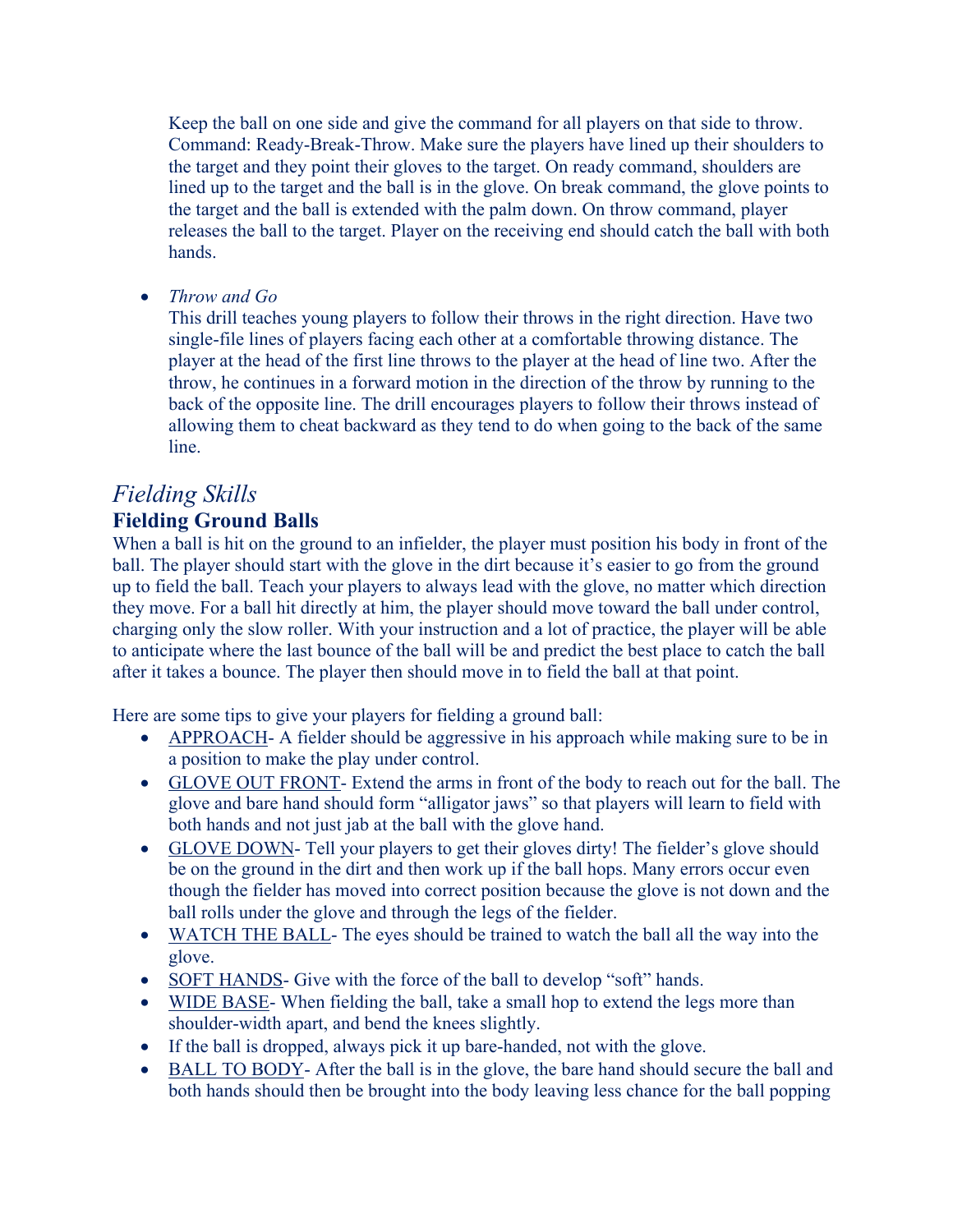out of the glove. This will also help players get set before trying to throw the ball.

#### **Fielding Fly Balls**

Here are the keys to catching a fly ball:

- READY POSITION- The key to getting a good jump to the ball is to be as loose as possible and focused on the hitter. Weight should be balanced and feet should be shoulder width apart. Teach your players to hold their position for a count until they know whether the ball is in front of them or over their head because a step in the wrong direction wastes much more time.
- MOVE- Most young athletes tend to drift to the ball, which means they time it to arrive at a point just as the ball does instead of trying to get there early. It is important for you to teach your players to hustle to where the ball is going to come down and then get in ready position to make the catch. Run with the glove down in a typical sprinting fashion.
- CATCHING- Maintain eye contact with the ball at all times. Whenever possible position yourself behind the ball. Catch the ball in front of the head with the arms almost fully extended. As the catch is made, give with the impact by bringing the glove down and in toward the chest. When possible, catch the ball on the throwing hand shoulder side. Doing so allows you to make a throw from the outfield more quickly.

#### *Fly Ball Principles*

- 1. Never "backpedal" to catch a ball that is hit over your shoulder. Always use the drop step and run.
- 2. On balls hit between the outfield and infield, the outfield has priority. Therefore the infield should go after the ball and try to make the catch until the outfielder calls off the infielder.

# *Fielding Drills*

Too many times we think as coaches we have to hit fly balls with a bat to our outfielders for every practice. Some problems may arise when we consistently attempt this feat: an inability to hit a good fly ball, fly balls that don't challenge the players, and a lot of standing around waiting for a fly ball to be hit. Coaches should eventually hit pop flies to players so they can read the ball off the bat, but this drill should not be the only one used in developing outfielders.

• *Quarterback Drill*

Outfielder is 10 feet away for the coach with both feet pointing toward the coach. The coach uses the words "drop step and go" and points in the direction to where he wants his player to drop step and go. As soon as the outfielder hears the coach's command the player uses the drop step and cross over in order to turn his body and sprint in the direction to where the coach has pointed. If the coach points to the player's right – the player will drop step with his right foot and cross over with his left. If the coach points to the players left – the outfielder will drop step with his left and cross over with his right. Once the outfielder has sprinted approximately 20-40 yards (depending on skill and age) the coach will throw a high fly ball, and the outfielder who is sprinting must try to get under the ball in order to make the catch on the run. To make the drill easier and work the players harder, have each player line up with a ball in their glove. When it is their turn they will toss you the ball and wait for your command. Once they catch the ball, they will jog back to the line with the ball in their glove.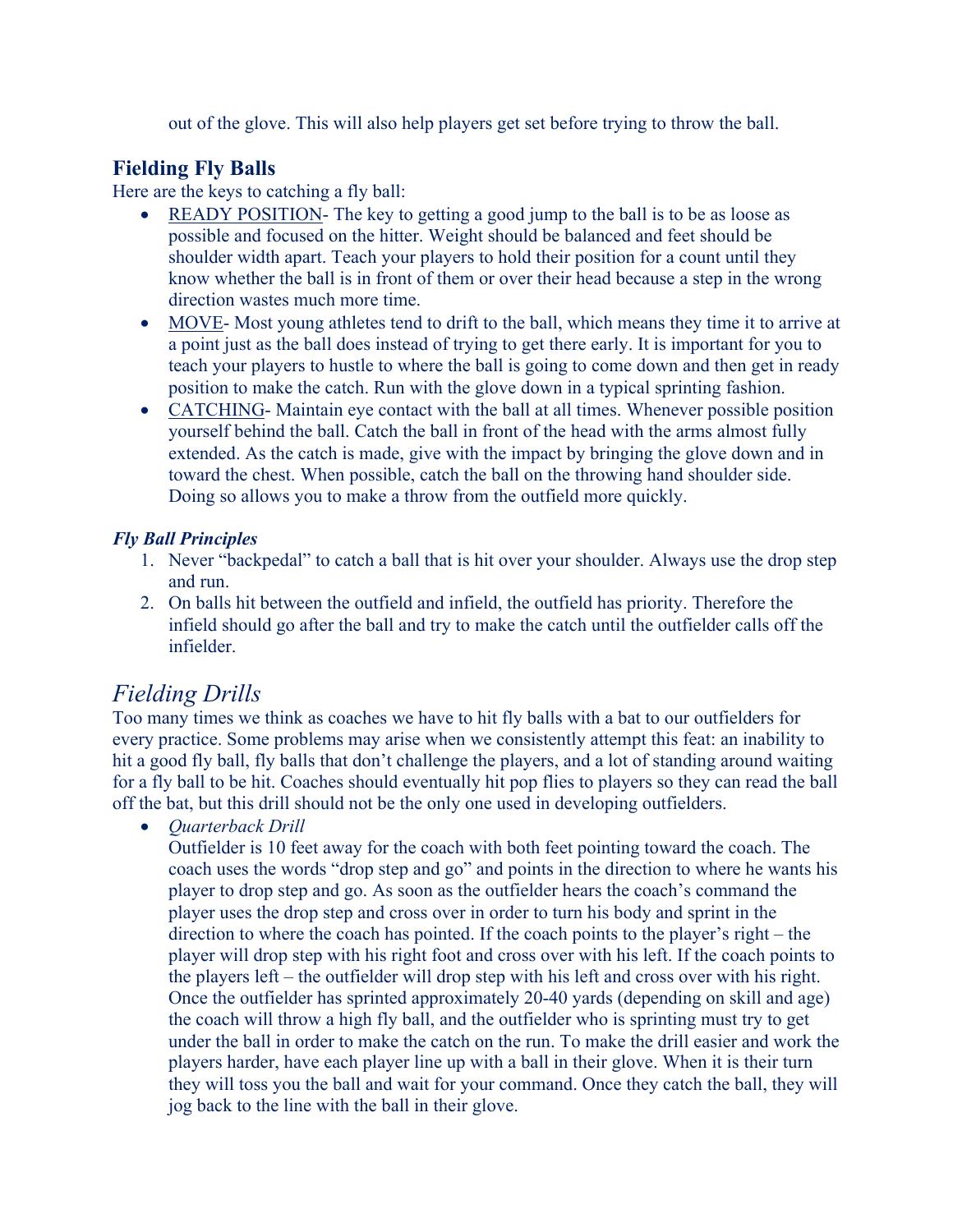#### • *Tennis Racquet Fly Balls Drill*

Using a tennis racquet and tennis balls, hit fly balls to your outfielders but add a communication element to the drill. Have half of your outfielders line up in centerfield and the other half in right field (or left field). Hit tennis balls with the racquet in places where two outfielders will have to communicate in order to catch the ball. Hit balls that are over their shoulder and in front of them. This drill also works well if you add your middle infield and work on communication with the outfielders and infielders on fly balls that are hit softly between the infield and outfield.

#### • *Warm Up Drill – F1*

Here is a good drill where each player gets repetitions in the infield learning how to field a ball, catch, and throw to first. Have team form two even lines with one line at second and one at first. The Coach hits the ball to the player at second; the player "gators the ball" and throws to player at first. The players then switch lines. This is an excellent drill when you are alone as a coach. As the season progresses you can have a line at first and a line at third or shortstop.

• *Around the Horn – F2*

Have a player on each base including home. The ball starts at home and the player throws to third base, then second, then first, then back to home. When a player has his turn then he moves to back up the throw and await his next turn.

• *Star Drill*

The ball starts at the catcher, he throws to the second baseman, he throws to the third baseman, he throws to the first baseman, he throws it to shortstop, who throws it back to the catcher. Give the girls a target to aim for such as three times around the star without a ball hitting the ground.

#### • *Triangle Fielding, Throwing and Receiving Drill*

Set up a player at first with a second player as a backup. Have a catcher at home. All other players are at third base with one player playing third base and everyone else in line outside the foul line. Coach is at home plate with balls and a bat. Coach hits grounder to the third baseman who fields the ball, makes an accurate throw to first, and then follows his throw and becomes backup at first base. The player playing first base after catching the ball makes an accurate throw home to catcher then follows his throw home to become the catcher. The catcher tosses the ball to the coach and goes to the end of the line at third base. The coach hits the ball to the next player in line at third base and the drill repeats. You can move the line to another position such as shortstop and begin from there.

# *Hitting Skills*

#### **Grip**

- Hands together.
- Grip bat with the pads of the fingers.
- Middle knuckles are lined up (knocking knuckles).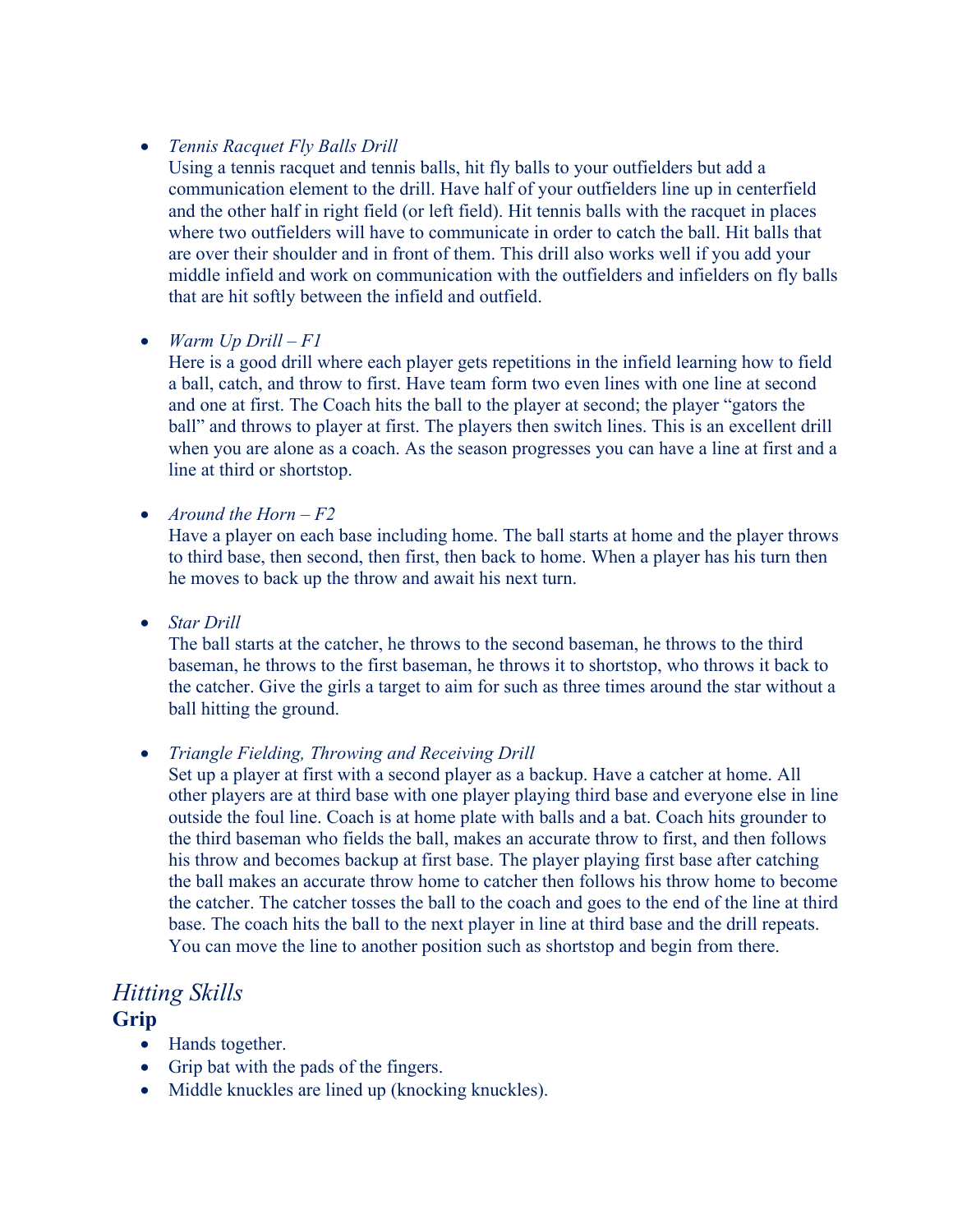#### **Stance**

- Eyes and head are level.
- Position is comfortable and balanced.
- Chin nearly touches the front shoulder.
- Looks over the front shoulder.
- Front shoulder is pointed at the pitcher and slightly closed.

#### **Stride**

- Stride is soft and short.
- Front side is closed.
- Stride is short so the center of gravity doesn't move.
- Body remains balanced. Picks up the front foot and steps out toward the pitch.
- Head remains steady with little or no movement.
- Hands stay back.

#### **Swing**

- Body forms a triangle.
- Drive back knee toward point of contact.
- Knees remain between feet.
- Drive off back foot.
- Head remains center point of rotation.
- Head and eyes down at contact.
- Front arm extends.
- Left hand on top at contact.
- Right hand locked underneath at contact.
- Drive bat head with legs, hips, arms and hands.
- Toes of back foot have pivoted toward pitcher.
- Wrist rolls over after contact.
- Front foot rolls or opens after contact; rear foot may now leave the ground.

# *Hitting Drills*

- *Hitting Off Tee – H1* Keys: Keep head down and watch the ball. Step; swing and squash the bug.
- *Soft Toss – H2*

The batter and tosser stand in front of the hitting net. The batter assumes his normal batting stance and the tosser drops to one knee at a spot about 4 or 5 feet away from the batter on the other side of home plate. The tosser gently throws a ball into the air, slightly in front of home plate. The batter hits the ball into the screen. Repeat. The tosser should be far enough away from the batter so the swinging bat won't hit him. Variation: Toss golf ball size wiffle balls.

• *Double Toss Drill*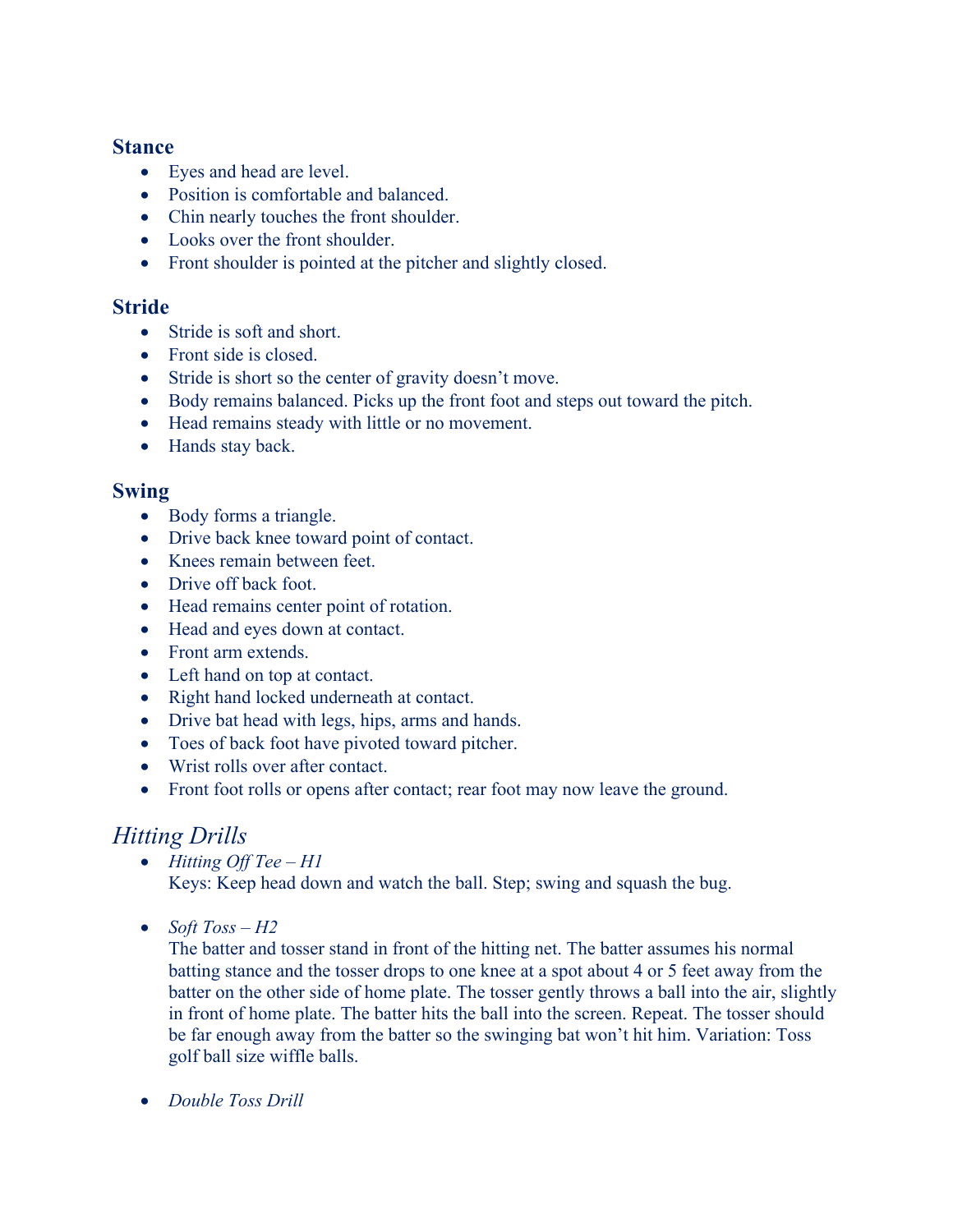Using two balls forces the hitter to react quickly and delay his swing until the last possible second. His ability to make quick decisions is also enhanced. The tosser positions himself on one knee in front of the batter and slightly to the open side of the hitter. Using two baseballs, he delivers both balls in a slow, underhanded fashion, then quickly calls out "high" or "low" to the hitter. The hitter must react and make contact with the designated ball. The coach should emphasize maintaining a correct swing despite the speed of the drill.

• *Tracking*

Take an old baseball or tennis ball and write the number "1" on it in several places so the number is about three inches in height. Take other balls and write different numbers on them in the same fashion. Put the balls in a bucket. Stand about 8-10 feet in front of the batter and have his take his stance to hit. He should begin by looking at the ground. He should not look for the ball until you say "Now!" Take a ball out of the bucket and get ready to toss the ball into the strike zone. As you begin to toss the ball to his over the plate, say "Now!" and have his visually track the ball into his strike zone. HE MUST NOT SWING THE BAT! When he can read the number, he should call it out. Repeat with the next ball.

• *Long Cage Tee*

Set up home plate at one end of the cage. Set up the tee in the middle of home plate to simulate a ball that will be hit to the middle of the field. Align hitters so that the front foot at completion of the stride is even with the tee. The hitter then takes a swing to hit a line drive to the back net at the opposite end of the cage. The goal for the hitter is to consistently square the baseball at contact and avoid pop-ups or ground balls.

• *Batting Cages*

Only pitch ten balls in the cage to each player, not an entire bucket. An entire bucket tends to allow the batter to get lazy. Have the batter know to make each pitch count.

#### *Base Running Skills*

Whether you are leaving the batter's box or first base, an explosive first step is crucial. Your stride must initially be short and then lengthen as momentum is generated. Push off the ground with your toes, increasing stride length each step. Maintaining a low center of gravity during the initial stages of running is a must and allows you to stay balanced. As you begin to lengthen your stride, stand up a little taller while maintaining a forward lean. Increase your speed by moving your arms in a rhythmic fashion and driving them forward and back with each stride. Your hands should be relaxed and should approach the side of your face on the upswing and pass behind your hips on the downswing. Run in a straight line whenever possible, keeping the distance you are traveling to a minimum. As you pass a base, keep your stride and hit the front corner of the base with your foot.

#### **Rounding the Base**

The runner should round a base when he clearly has the base outright and needs to get into a position to possibly advance to the next base, depending on what the defense does with the ball.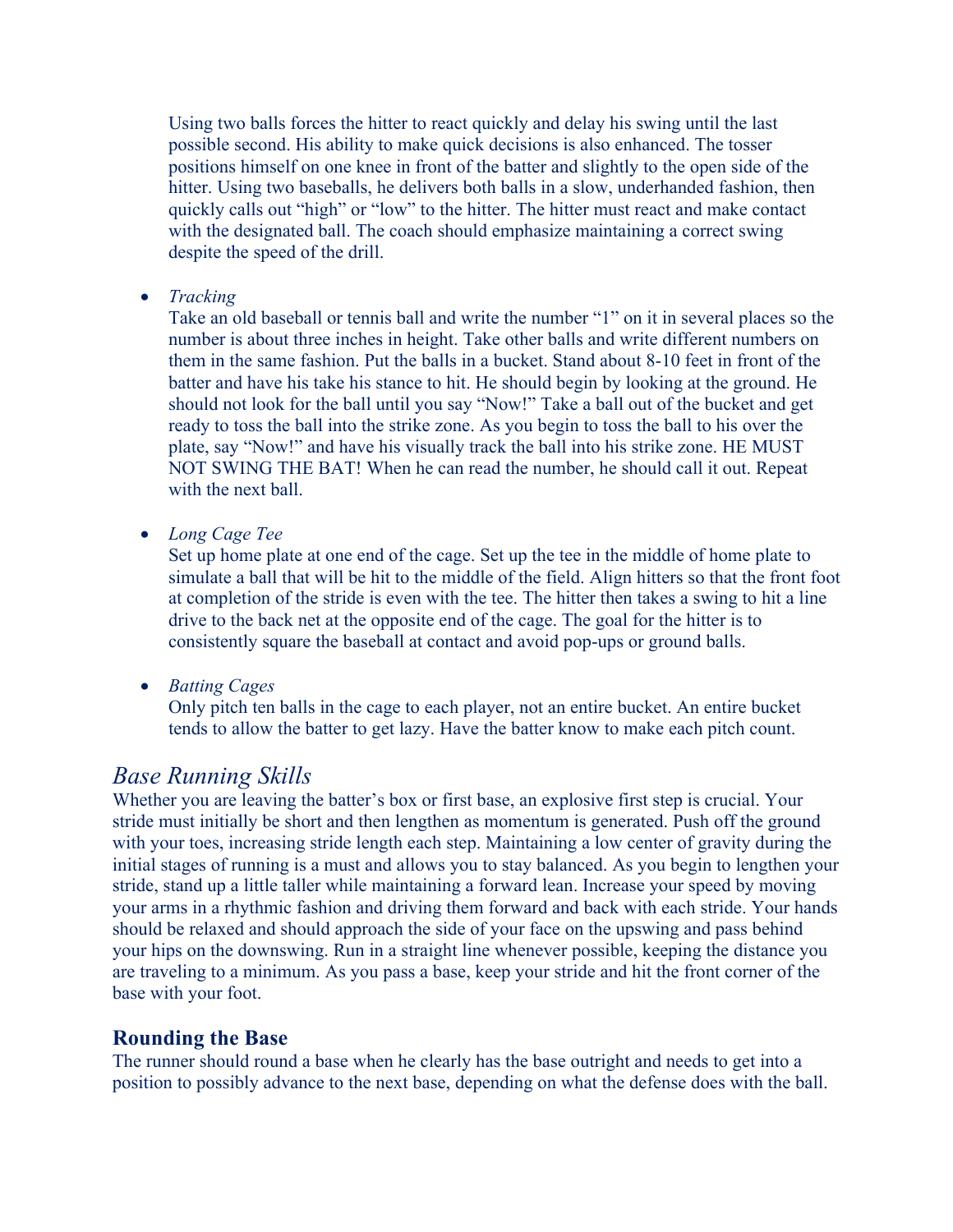When a base runner rounds a base, he leans toward the infield and touches the inside corner of the bag with either foot.

#### **Sliding**

Sliding is "controlled falling." It is not a jump or a leap. The player tucks one of his legs underneath him as he goes into his slide. This is called establishing the leg tuck. The top leg is slightly bent, so it can give a little when it hits the base. It is important for there to be some bend in the top leg, otherwise it can break when it jams into the base. The head is up looking for the base. The arms are off the ground.

### *Base Running Drills*

• *Home to First*

Have players line up at home plate. One at a time, they step to the plate and take a swing without the bat. They run to first base. Practice running through the base. Practice rounding first base and stopping. Practice rounding first and continuing to second.

• *All Bases*

Put an equal number of players at all four bases. The first player at each base steps up, and only those runners execute the play together. The batter takes a swing without a bat and runs two bases, ending at second. He then jogs back to first base for his next turn. The runner at first goes on the swing and takes two bases, ending at third, then jogs back to second base. The runner at second takes two bases, ending up at home, then jogs back to third for his next turn. The runner at third tags up on the swing and scores. He remains at home and gets in line for his next turn. After the group finishes, the next group steps up and repeats the drill.

• *Base Running Game*

Half the team lines up at second base and the other half line up at home. On the signal, one player from each team runs the bases until he reaches the base he started out at. When he gets there, he tags the next runner in line and he runs the bases. This is done until all the runners have run. If you have an uneven number of players, the team with the least amount of players will have to have one girl run twice. Whichever team finishes first wins.

• *Hat Drill*

This drill trains the runner to watch the 3rd base coach. Have a coach on 1st and 3rd. Have the runner round 1st, and while heading toward 2nd, yell out HAT ON or HAT OFF while looking at the 3rd base coach. The yell must be made loud and before 2nd is reached.

• *The Cardboard Sliding Drill*

The players will get a running start, come in and execute a slide on a big, slick piece of cardboard. Have the players wear old socks the day you do the cardboard sliding drill, because they slide in their sock feet.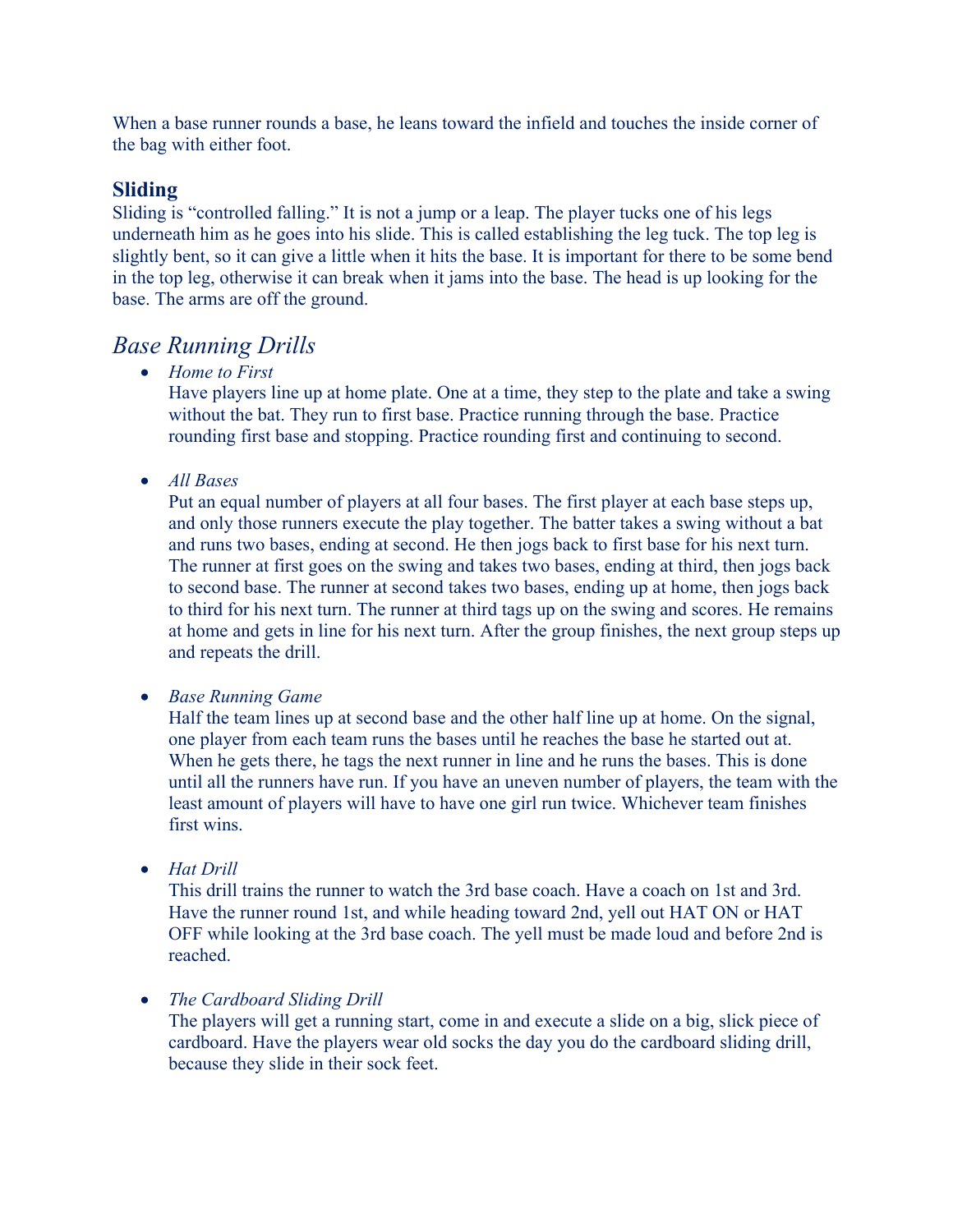# *Base Running Tips*

A coach needs to develop a verbal style of coaching. This means the coaches need to say the same things when the base runners are running the bases. By doing this, the runner does not need to try to figure out what the coach is telling them to do. If you want them to go, say GO, GO, GO. If this is what you choose to say when you want them to take a base, say it every time this situation occurs. Other examples are: STAY if you want them to stay. ROUND THE BASE AND LOOK if you want them to round the base and be prepared to take another if the ball gets loose. ON THE BASE if the ball is coming into the area that they are in. FIND THE BALL if you want them to be able to react on their own if it gets loose.

Here are some key points to emphasize for base running:

- Tag on a fly ball hit in the air behind you.
- Go halfway on a fly ball hit in the air in front of you.
- Freeze on a line drive.
- Tag on any fly ball hit in foul territory.
- On a ground ball hit to the pitcher, you freeze, unless forced.
- When running to second base on a base hit into right field, look at the third base coach.

# **Coach Forms**

# *T-Ball Lineup Form*

| <b>Starting Batting Order</b>  |                       |  |  |  |  |
|--------------------------------|-----------------------|--|--|--|--|
| <b>Game Day</b>                | <b>T-Ball Lineup</b>  |  |  |  |  |
| #1 April $9th$                 | Begin with Player #1  |  |  |  |  |
| $#2$ April 16 <sup>th</sup>    | Begin with Player #5  |  |  |  |  |
| #3 April 23rd                  | Begin with Player #8  |  |  |  |  |
| $  44 $ April 30 <sup>th</sup> | Begin with Player #2  |  |  |  |  |
| $#5$ May $7th$                 | Begin with Player #6  |  |  |  |  |
| #6 Week of May 9th             | Begin with Player #9  |  |  |  |  |
| #7 May 14th                    | Begin with Player #3  |  |  |  |  |
| #8 May 21st                    | <b>Coaches Choice</b> |  |  |  |  |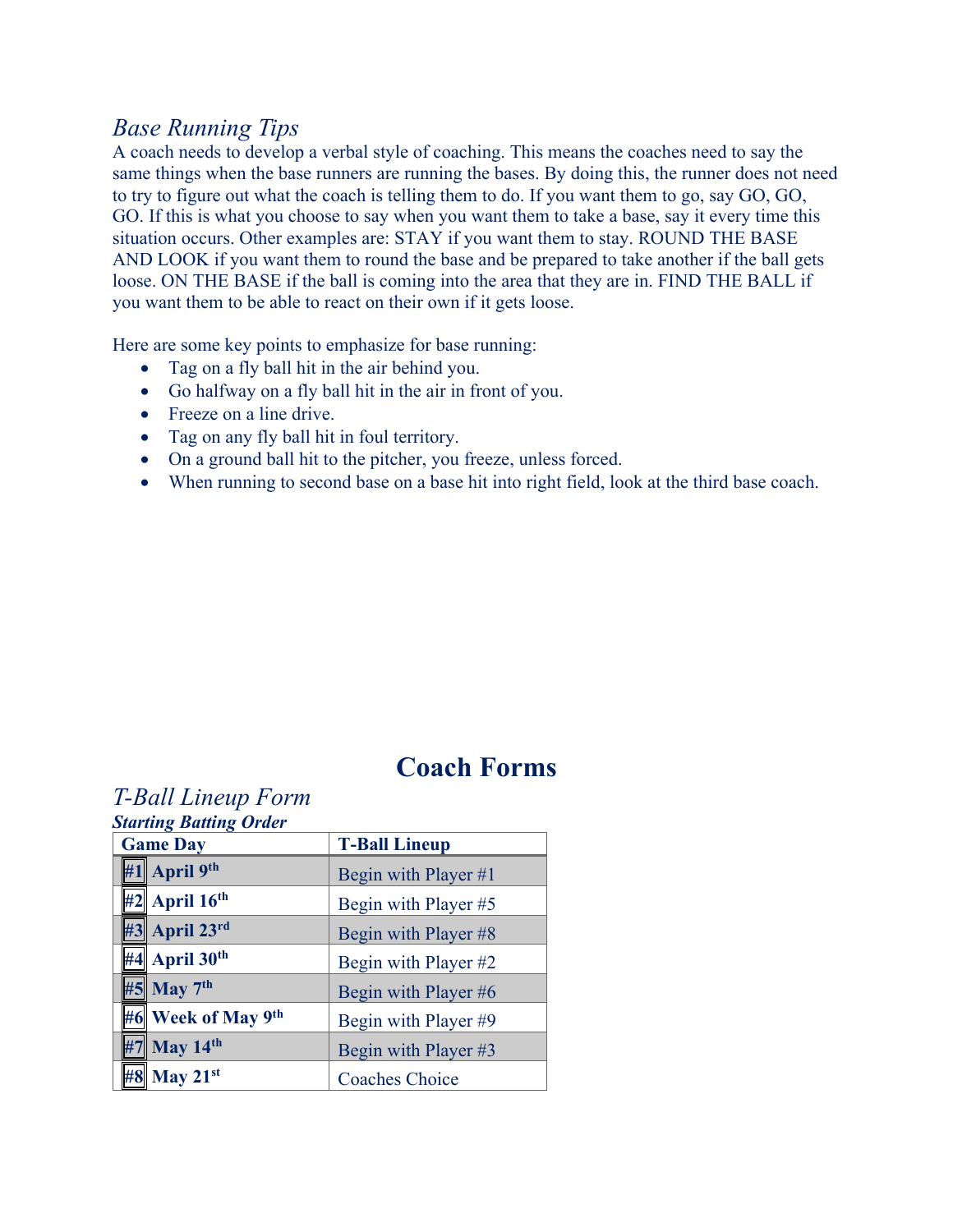| $\#$ | <b>Name</b>             | $\mathbf{1}$ | $\overline{2}$ | $\overline{\mathbf{3}}$ | $\overline{\mathbf{4}}$ | $5\overline{)}$ | 6 | $\overline{7}$ |
|------|-------------------------|--------------|----------------|-------------------------|-------------------------|-----------------|---|----------------|
|      |                         |              |                |                         |                         |                 |   |                |
|      |                         |              |                |                         |                         |                 |   |                |
|      | 3                       |              |                |                         |                         |                 |   |                |
|      |                         |              |                |                         |                         |                 |   |                |
|      |                         |              |                |                         |                         |                 |   |                |
|      | $\overline{\mathbf{6}}$ |              |                |                         |                         |                 |   |                |
|      |                         |              |                |                         |                         |                 |   |                |
|      | 8                       |              |                |                         |                         |                 |   |                |
|      | r                       |              |                |                         |                         |                 |   |                |
|      | 10                      |              |                |                         |                         |                 |   |                |
|      | 11                      |              |                |                         |                         |                 |   |                |
|      | 12                      |              |                |                         |                         |                 |   |                |
|      | 13                      |              |                |                         |                         |                 |   |                |
|      | 14                      |              |                |                         |                         |                 |   |                |

**Week\_\_\_\_: Victory Sports T-Ball Lineup Form**

# *Star Distribution Form*

| $\#$ | <b>Name</b>             | Game<br>Day $#1$ | Game<br><b>Day #2</b> | Game<br>Day #3 | <b>Game</b> | <b>Game</b> | Game<br>Day #4 Day #5 Day #6 | Game<br><b>Day #7</b> | Game<br><b>Day #8</b> |
|------|-------------------------|------------------|-----------------------|----------------|-------------|-------------|------------------------------|-----------------------|-----------------------|
|      |                         |                  |                       |                |             |             |                              |                       |                       |
|      | $\overline{2}$          |                  |                       |                |             |             |                              |                       |                       |
|      | $\overline{\mathbf{3}}$ |                  |                       |                |             |             |                              |                       |                       |
|      | $\overline{\mathbf{4}}$ |                  |                       |                |             |             |                              |                       |                       |
|      | 5                       |                  |                       |                |             |             |                              |                       |                       |
|      | $\boldsymbol{\theta}$   |                  |                       |                |             |             |                              |                       |                       |
|      |                         |                  |                       |                |             |             |                              |                       |                       |
|      | 8                       |                  |                       |                |             |             |                              |                       |                       |
|      |                         |                  |                       |                |             |             |                              |                       |                       |
|      | 10                      |                  |                       |                |             |             |                              |                       |                       |
|      | 11                      |                  |                       |                |             |             |                              |                       |                       |
|      | 12                      |                  |                       |                |             |             |                              |                       |                       |
|      | 13                      |                  |                       |                |             |             |                              |                       |                       |
|      | 14                      |                  |                       |                |             |             |                              |                       |                       |